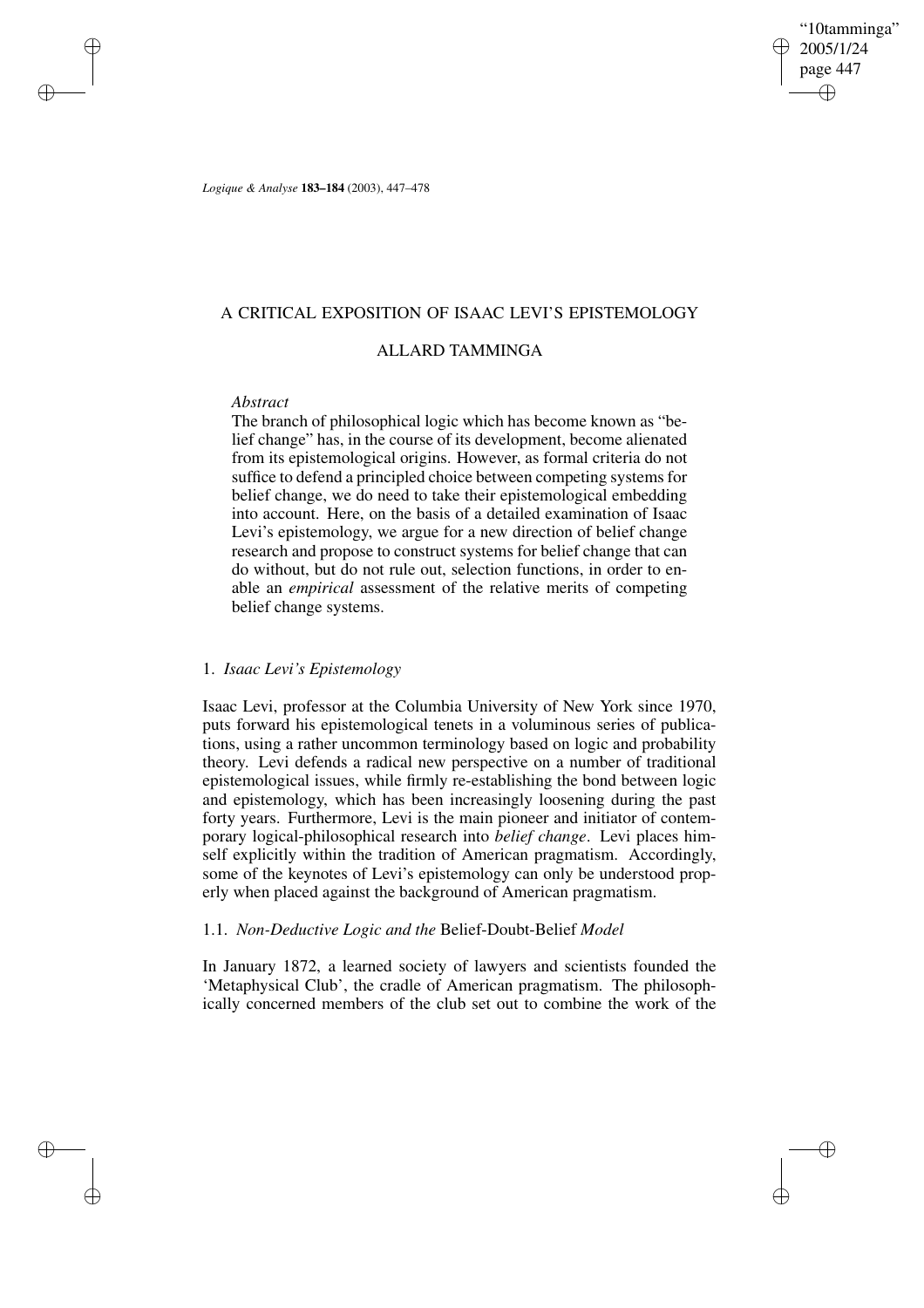"10tamminga" 2005/1/24 page 448 ✐ ✐

✐

✐

### 448 ALLARD TAMMINGA

British psychologist Alexander Bain, who defined "belief" as "that upon which a man is prepared to act", with considerations concerning the philosophy of law and the theory of evolution in order to arrive at an overall theory of human thinking. From the very beginning, the members of the club, among which William James (1842–1910) and, albeit much later, Charles Sanders Peirce (1839–1914) would gather most laurels, rejected the ubiquitous tenet that true knowledge is to be modelled after mathematics.<sup>1</sup>

One of the results of this heresy, which no American pragmatist would ever repudiate, was that the field of logic, as opposed to the logical inquiries of Frege and the early Russell, came to include not only mathematical reasoning, but, in Peirce's words, "the method of scientific investigation" as well. John Dewey (1859–1952) later explicitly advocated an even wider domain for logic: the very logic of inquiry which leads to scientific results was also the methodological backbone of 'common sense'. Levi, whose *continuity thesis* owes much to the American pragmatist tradition, is of the opinion that from a methodological point of view, the same mechanisms underlie both "scientific inquiry" and "practical deliberation":<sup>2</sup>

The difference between theoretical inquiry and practical deliberation is a difference in goals and not a difference in the criteria for rational choice that regulate efforts to realize these goals. [Levi 1980, p. 73]

The first consequence of this wider interpretation of the field of methodological inquiry was that the pragmatists, beginning with Peirce, placed non-deductive reasoning, such as induction and abduction, at a central place of logic. However, attempts of early American pragmatists to characterize non-deductive inferences remained informal until the publication of Dewey's methodological study *Logic: The Theory of Inquiry* in 1938. By that time, the necessary groundwork had been done in Europe. Bertrand Russell and Rudolf Carnap grappled in vain with formal solutions to justify, among others, generalizations: Russell's *Our Knowledge of the External World* (1914) en Carnap's *Der logische Aufbau der Welt* (1928) showed the failure of the endeavour to uncover the mechanisms by which we acquire knowledge of the

<sup>1</sup> The lawyer Oliver Wendell Holmes Jr., one of the six key members of the Metaphysical Club, writes in his *The Common Law* from 1881: "The law embodies the story of a nation's development through many centuries and it cannot be dealt with as if it contained only the axioms and corollaries of a book of mathematics. In order to know what it is we must know what it has been, and what it tends to become." Quoted in [Kuklick 1977, p. 50–51].

 $2$  Levi sees the continuity thesis as the pivot of pragmatism: "What is 'pragmatic' about pragmatism is the recognition of a common structure to practical deliberation and cognitive inquiry in spite of the diversity of aims and values that may be promoted in diverse deliberations and inquiries." [Levi 1991, p. 78.]

✐

✐

✐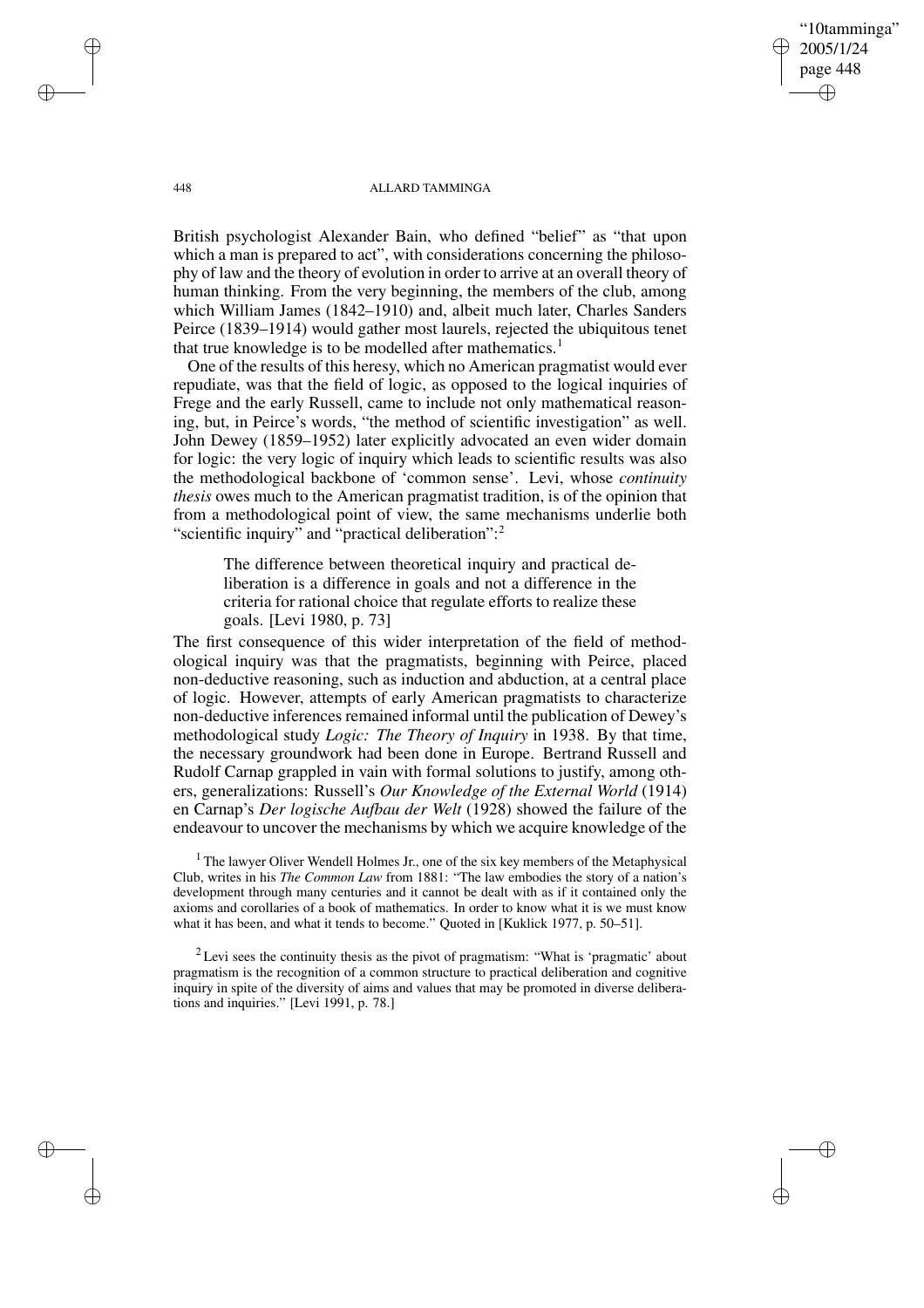A CRITICAL EXPOSITION OF ISAAC LEVI'S EPISTEMOLOGY 449

✐

✐

✐

✐

world on the basis of observations and making use of the then recent instruments of mathematical logic and set theory. It emerged that the conditions under which tentative extensions of our beliefs, such as for example inductive inferences, are justified, could not be tackled with mathematical logic and set theory. In 1950, Carnap, who had been teaching at the University of Chicago since 1936, presented in his *Logical Foundations of Probability* an epoch-making treatment of non-deductive reasoning based on probability theory: inductive logic was born. Isaac Levi was one among many working within this philosophical research program which was especially strong during the seventies. The monograph *Gambling with Truth* (1967) contains the results of Levi's rather idiosyncratic research into inductive logic.

The rejection of the axiomatic ideal as a standard for all knowledge<sup>3</sup> in combination with the acceptance of an evolutionist perspective, also had a second consequence. While many epistemologists, including logical empiricists, focused their attention mainly on the justification of the *results* of the acquisition of knowledge, concentrating on the rational reduction of these results to their origins (basic principles, *Protokollsätze*, or sensory stimuli), the American pragmatists chose a different perspective. Mainly through their agency, the process of *belief change* became a respectable subject for epistemological study. In Levi's opinion, *pedigree epistemology* — Levi's condescending expression for the epistemological enterprise of justifying our beliefs by tracing them back to their origins by means of a rational reconstruction — has proven to be a dead end. As an alternative program, Levi suggests to investigate under which circumstances a change of our current state of knowledge is justified:

Whatever its origins, human knowledge is subject to change. In scientific inquiry, men seek to change it for the better. Epistemologists ought to care for the improvement of knowledge rather than its pedigree. [Levi 1980, p. 1]

Levi, an advocate and pioneer of a normative approach in which adjustments of epistemic states are investigated using a *logical* apparatus, aims at

<sup>3</sup> Levi writes: "Following the tradition of Peirce and Dewey, I reject the requirement of self-certified first premises and principles for justifications of belief." [Levi 1991, p. 4.]

"10tamminga" 2005/1/24 page 449

✐

✐

✐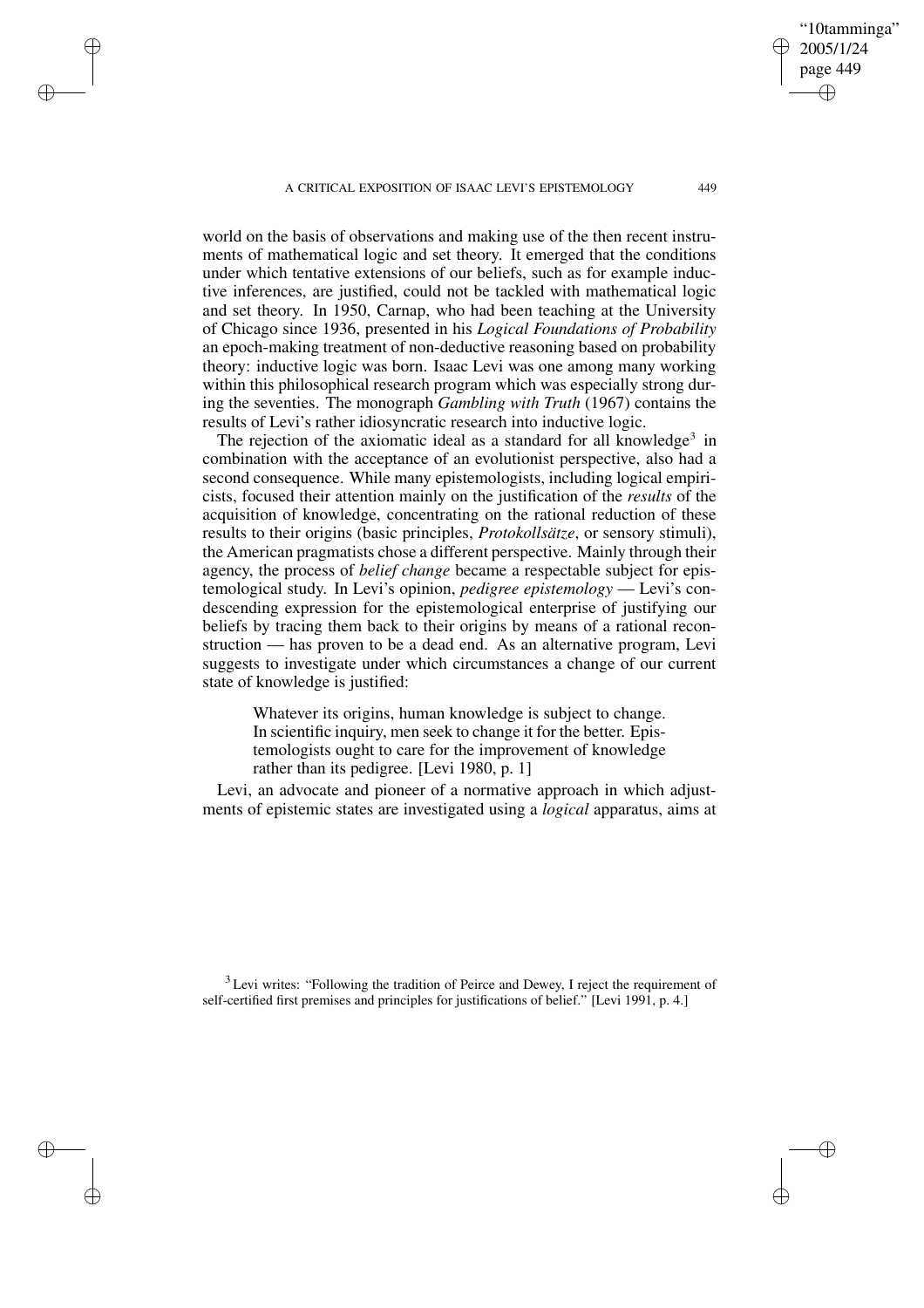"10tamminga" 2005/1/24 page 450 ✐ ✐

✐

✐

### 450 ALLARD TAMMINGA

formulating criteria under which a *change* of knowledge is also an *improvement*. It is not Levi's aim to describe how our knowledge actually changes,<sup>4</sup> but how it reasonably *should* change:

The central problem of epistemology ought to be [...] to provide a systematic account of criteria for the improvement of knowledge. Alternatively stated, the problem is to offer a systematic characterization of conditions under which alterations in a corpus of knowledge are legitimate or are justified. [Levi 1976, p. 1]

Although Levi was not the first to put knowledge change on the logical agenda, he is certainly the main initiator of its systematic investigation. Levi's philosophical forebears Peirce and Dewey already propagated a dynamic approach to knowledge with their *belief-doubt-belief* model, which should be understood as the first attempt at a logical description of the process of knowledge change. This model, according to Levi "the greatest insight in the pragmatist tradition" [Levi 1991, p. 163], can be broadly outlined as follows: our actual state of knowledge forms a pattern of expectations, on which we base our actions. As long as we have no reasonable cause to doubt (parts of) this current epistemic state, it makes no sense to feign some Cartesian doubt, since after all there is "much that you do not doubt, in the least. Now that which you do not at all doubt, you must and do regard as infallible, absolute truth" (Peirce, *CP* 5.416). Nevertheless, change is sometimes required. An experience "which really interferes with the smooth working of the belief-habit" (Peirce, *CP* 5.510), and which therefore, unlike an academic doubt, causes *true* doubt, shakes our opinions so that an inquiry becomes necessary to re-establish the lost equilibrium and to overcome the doubt caused by this unforeseen experience. This inquiry will lead to a new state of belief which, since it is the result of a procedure executed in accordance with the rules of methodology, will constitute a firm and sufficient basis for our thoughts and deeds, until an unforeseen experience forces us again to an inquiry. While Peirce and Dewey focussed on a meticulous

✐

✐

✐

<sup>4</sup> Since Thomas Kuhn's *The Structure of Scientific Revolutions* (1962), in which he defends a "new historiography of science", it is accepted practice to explain belief changes in terms of 'revolutionary' paradigm shifts. Context independent rational factors are supposed to only play a marginal part in the explanation of paradigm shifts, since paradigms before and after a scientific revolution appear to be incommensurable. Levi underplays the significance of these "changes in conceptual framework" — "there are no revolutionary changes or, at any rate, there should not be" [Levi 1980, p. 68] — and actually wants to investigate, *given* a conceptual framework, into the criteria on the basis of which our beliefs ought to be changed and improved. Within such a conceptual framework all epistemic states are commensurable [Levi 1991, p. 65].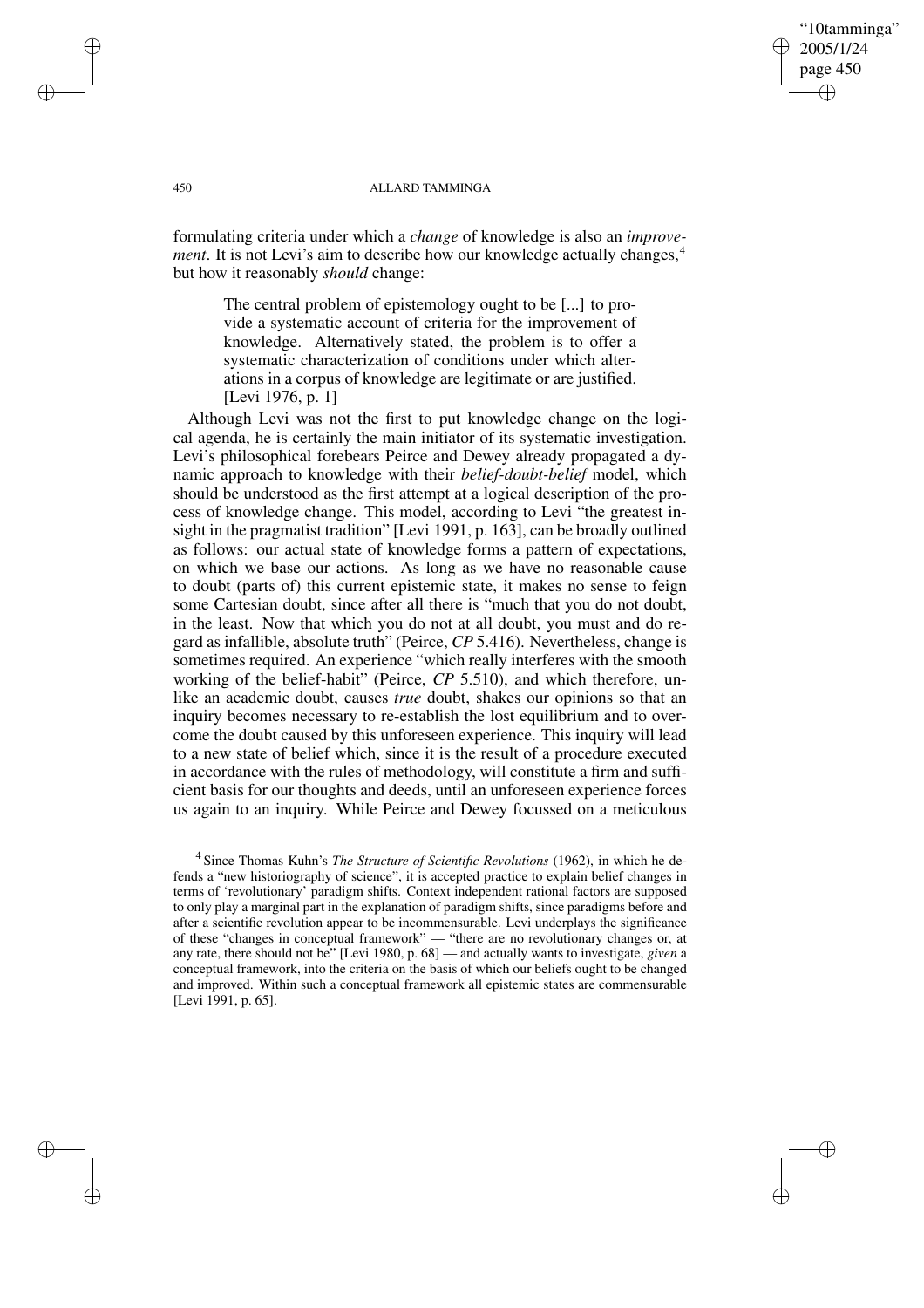✐

✐

✐

✐

✐

✐

"10tamminga"

investigation of the criteria for knowledge change,<sup>5</sup> some of Levi's other predecessors achieved an informal description at most.

Five years after the publication of Levi's *The Enterprise of Knowledge* (1980), in which formal criteria for rational revisions of epistemic states are defended, Alchourrón, Gärdenfors and Makinson published a very elegant formalization of some of the logical prerequisites for Levi's ideas on knowledge change: the harmonious overture to what has by now built up to a discipline of symphonic proportions within philosophical logic, a discipline that is designated by the terms "belief revision", "belief change" and "theory change".<sup>6</sup>

In the past twenty years, logical research into *belief change* has boomed, producing a considerable amount and diversity of formal systems. Although there have been elegant and 'deep' results and successful attempts at partial systematization, $7$  the reasons and motives for the construction of many systems frequently leave much to be desired: often one tiny little problem gives rise to yet another new system.<sup>8</sup> As Levi is not only an initiator of research into *belief change*, but also its most philosophical advocate — Levi is almost the only one to propound a philosophical embedding for formal theories of belief change —, we will subject Levi's proposals for the modelling of belief change to a critical examination, hoping that the conclusions that will be reached can be extrapolated to competing systems for *belief change*, so that we can get a clearer picture of this branch of logico-philosophical research.

<sup>5</sup> Dewey's activities in the field of logic cover his whole philosophical career and find their culmination in his work *Logic: The Theory of Inquiry* (1938). His earlier logicalphilosophical investigations are embodied in the *Studies in Logical Theory* (1903), in his more pedagogically oriented study *How We Think* (1910), and in the *Essays in Experimental Logic* (1916). [Burke 1994] gives a survey and a defence of Dewey's studies in logic.

<sup>6</sup> See [Alchourrón, Gärdenfors, and Makinson 1985]. For an introduction, see [Gärdenfors 1988] and [Hansson 1999a].

<sup>7</sup> See [Rott 1991], [Rott 1992], and [Rott and Pagnucco 1999].

<sup>8</sup> See for instance [Fermé and Hansson 1999], in which the system, that, unlike other systems of *belief change*, is able to accept a *part* of the new information, is illustrated with the following example: "One day when you return back from work, your son tells you, as soon as you see him: 'A dinosaur has broke grandma's vase in the living-room'. You probably accept one part of the information, namely that the vase has been broken, while rejecting the part of it that refers to a dinosaur" [Fermé and Hansson 1999, p. 331].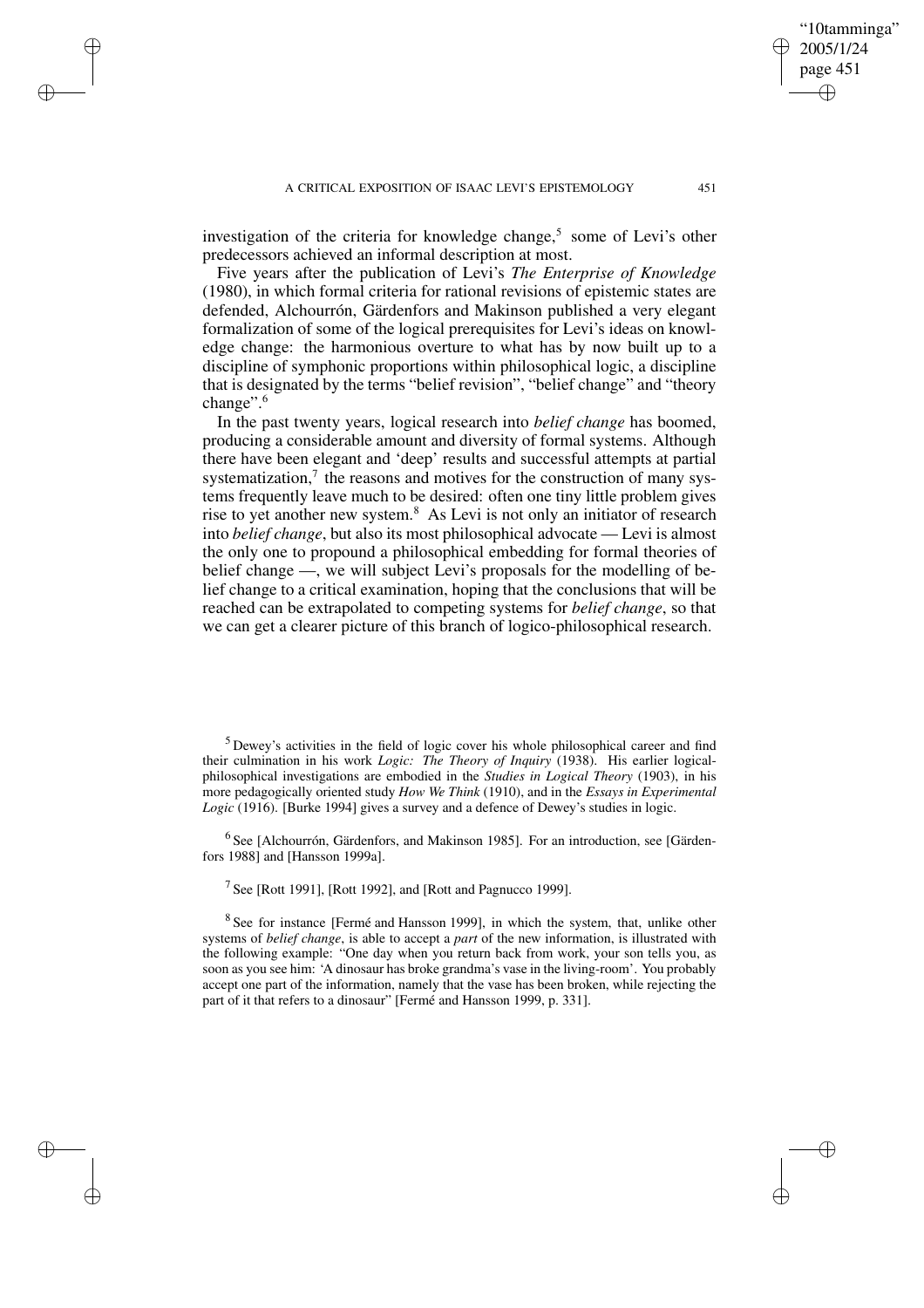"10tamminga" 2005/1/24 page 452 ✐ ✐

✐

✐

#### 452 ALLARD TAMMINGA

## 1.2. *Epistemic States and Their Representations*

✐

✐

✐

✐

Before we actually can write down anything sensible about the mechanisms of belief change, we must first know *what* is supposed to change. Levi distinguishes between *epistemic states* ("states of full belief"), our true states of knowledge on the one hand, and *representations of epistemic states* ("corpora") on the other. Although in his *The Fixation of Belief and Its Undoing* (1991), Levi has gone to many lengths to define and defend his preferred notion of "epistemic state", we shall adopt Levi's own policies for treating contraction and conditionals, and concentrate on his proposals concerning the *representations* of epistemic states as well as their dynamics.

It goes without saying that a choice for a certain type of representation of epistemic states has far-reaching consequences. Although there is some contention about the most suitable kinds of representation, $9$  the similarities between the positions defended by logicians overrule the differences. Most protagonists, including Levi, share the presupposition that epistemic states should be represented by *structured sets of descriptive sentences*.

Why has this idea been such a resounding success? The promotion of this tendency to represent our knowledge as a structured set of descriptive sentences was mainly due to the leading role that philosophy of science, which was grafted on neo-positivism, played in the development of epistemology in the twentieth century. Originally, the members of the Vienna Circle subscribed to the traditional ideal of knowledge, although they gradually gave up the requirement to provide a *Begründung* of science. Nevertheless, the Aristotelian ideal of knowledge<sup>10</sup> has in its fall not dragged down the idea that our knowledge ultimately forms a coherent whole of descriptive sentences. The fall of the Aristotelian ideal has only fundamentally changed this idea. This coherence consists and consisted of 'inferential' relations between descriptive sentences. During the twentieth century, both the propositional attitude towards sentences included in a system of knowledge and their inferential relations have been reassessed. If it was formerly thought that all *true sentences* could be assigned a specific place in the fabric of our knowledge by working out which axioms and theorems (or in the case of logical empiricists such as Moritz Schlick, which *Konstatierungen*) were needed to justify them with the help of the canons of reasoning, now we give preference to the metaphor of a *web of belief* in which *sentences which are held to be true* are ordered according to their "relative likelihood, in practice, of

 $10$  See [Beth 1959, p. 31–32] for a detailed discussion.

 $^{9}$  For an already somewhat dated survey, see [Gärdenfors 1988, p. 21–46].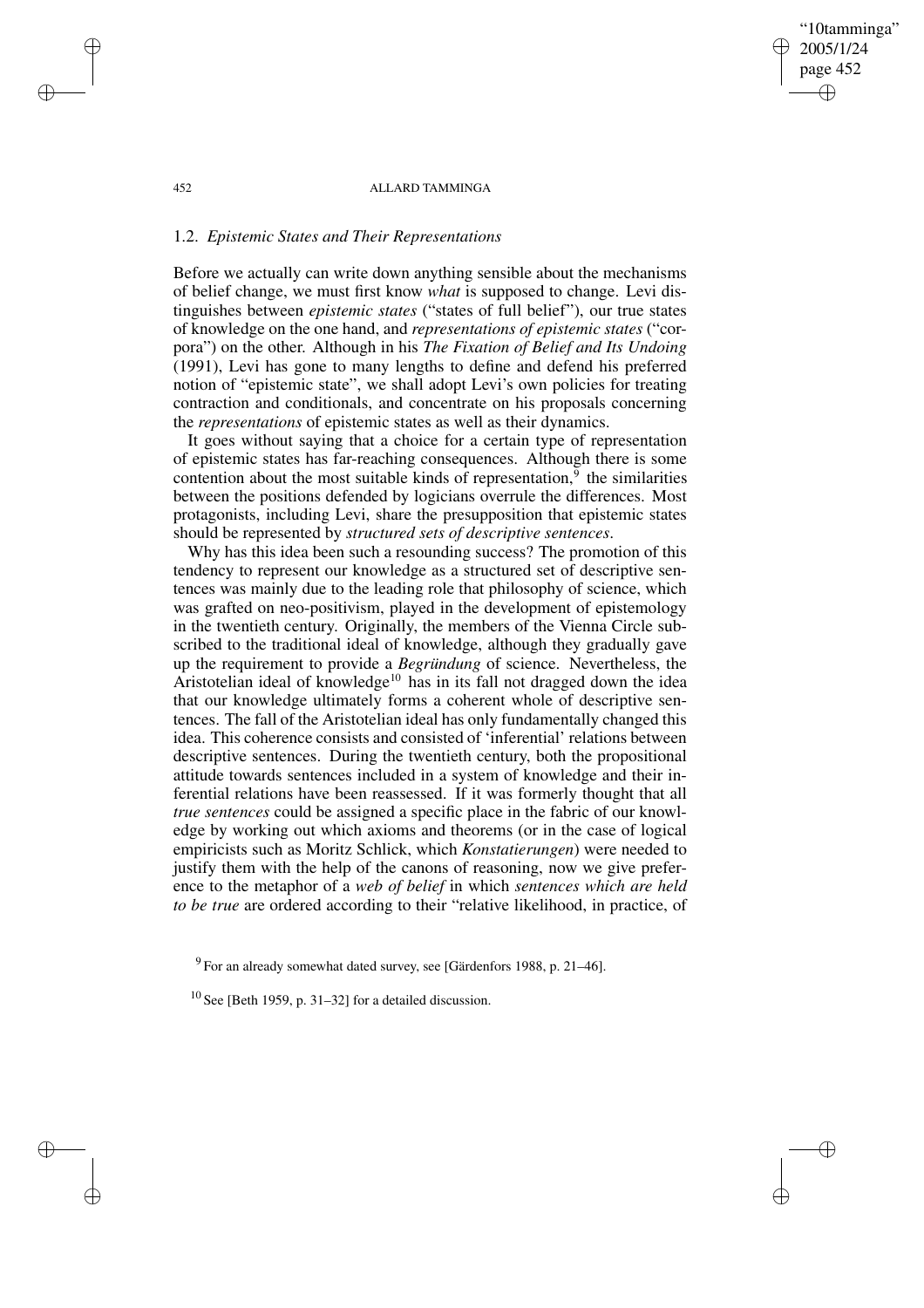✐

✐

✐

our choosing one statement rather than another for revision in the event of recalcitrant experience".<sup>11</sup>

Secondly, there is the *holistic* approach of meaning and cognition, propagated by Quine in particular,<sup>12</sup> which has led many epistemologists to be inclined to think that an epistemic state is an idealization of our 'theory of the world', where, obviously, a theory consists of descriptive sentences. The logical empiricist ideal of an *Einheitswissenschaft* has only reinforced that inclination. So, Quine speaks of "[t]he totality of our so-called knowledge or beliefs", "our own particular world-theory", and "total science".<sup>13</sup>

So it is only natural that Levi proposes to represent the knowledge of a certain agent X that can be expressed in some (formal) language  $\overline{L}$  as a deductively closed set K of sentences in  $L^{14}$  Levi calls such a deductively closed set of sentences a *corpus*. The corpus is closed under deduction, since it does not only contain the beliefs of which  $X$  is aware he has them, but the beliefs to which  $X$  is logically committed as well. Within a corpus two classes of sentences can be distinguished.

In the first place, a corpus contains sentences that  $X$  will not give up under any circumstance. For instance, those sentences that articulate the metaphysical, ontological and (classical) logical presuppositions to which  $X$  is committed. Levi labels the set of sentences which, at least for  $X$ , do not qualify for revision, as X's *urcorpus*. It forms the kernel of each corpus of X and includes at least the criteria on the basis of which proposals for changing X's corpus are to be judged. So the *urcorpus* consists at least of "those

<sup>11</sup> [Quine 1953, p. 43.] In recent investigations into *belief change* we come across a similar idea under the name "epistemic entrenchment". See among others [Gärdenfors and Makinson 1988], [Rott 1991], and [Levi 1991, § 4.7].

<sup>12</sup> In his famous 'Two Dogma's of Empiricism', Quine discredited the assumption that each meaningful sentence is equivalent to a logical-mathematical construct of observational terms, an assumption that was shared by Peirce and most logical empiricists. Instead, Quine proposes to consider *theories* instead of sentences as the primary carriers of meaning, and then to try to establish the empirical meaning of theories on the basis of the relations between theories and empirical data. Analogously, Levi stresses that "in the first instance it is not sentences or other linguistic entities that carry truth value and informational value but potential states of full belief" [Levi 1996, p. 53].

<sup>13</sup> [Quine 1953, p. 42]; [Quine 1960, p. 24]; and [Quine 1953, p. 42].

 $14$  Levi assumes that L is rich enough to express arithmetic and set theory and that it complies with (classical) first-order logic. However,  $L$  is not able to describe itself, nor does it contain modal operators to express physical (im)possibilities. For technical reasons,  $L$  does not contain conditionals either. Furthermore,  $L$  should not be understood as the language "that the agent uses or would use to communicate his convictions or other attitudes" [Levi 1991, p. 33].

"10tamminga" 2005/1/24 page 453

✐

✐

✐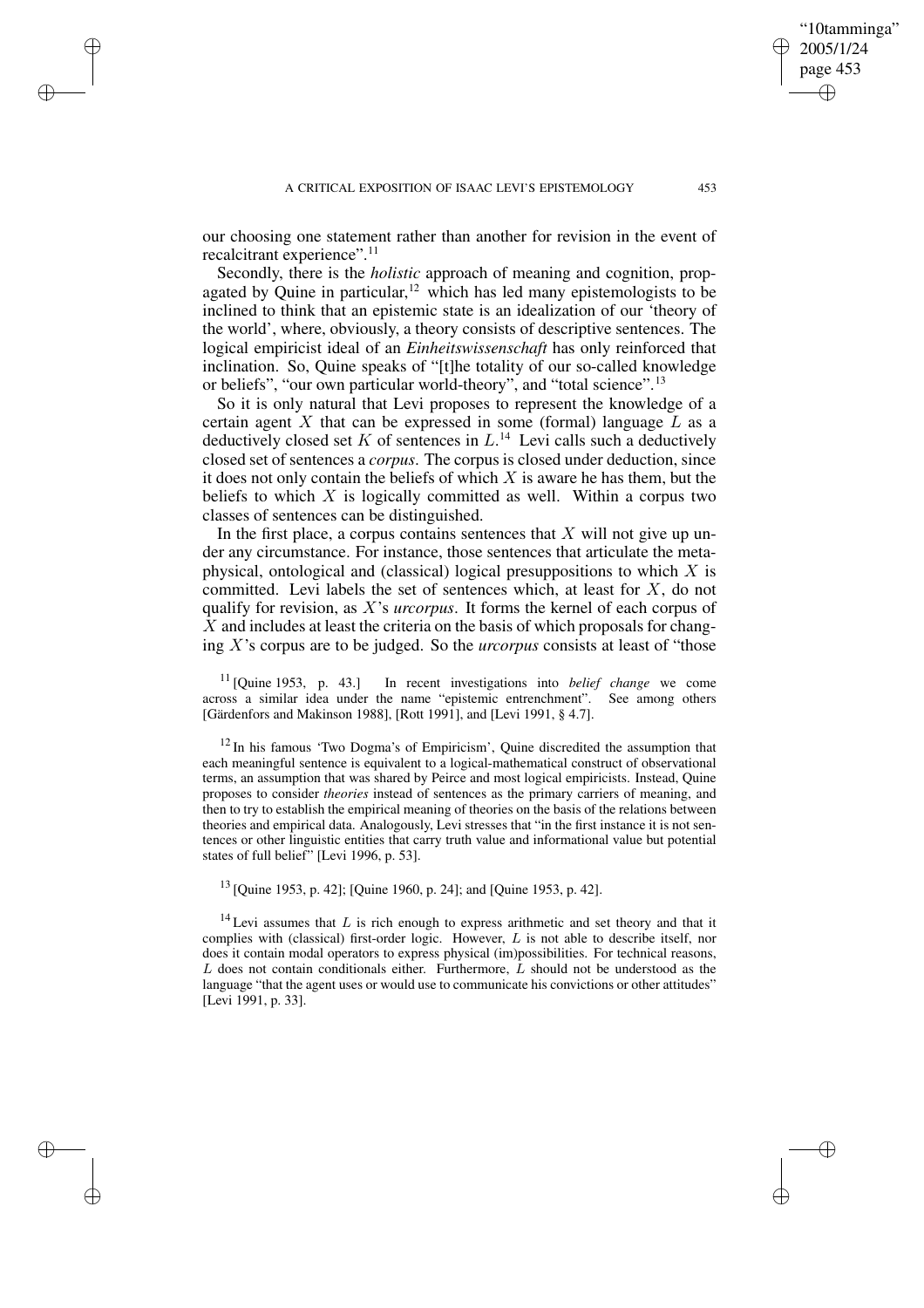"10tamminga" 2005/1/24 page 454 ✐ ✐

✐

✐

### 454 ALLARD TAMMINGA

assumptions which any corpus should have if an account of the revision of knowledge [...] is to stand a chance of working" [Levi 1980, p. 7]. In addition to (classical) logic, mathematics and set theory, the *urcorpus* contains a "conception of error" [Levi 1980, p. 8] and, I assume, though Levi is silent on this matter, a "conception of informational value", since Levi's criteria for belief change cannot be formulated without this latter conception.

In the second place,  $X$ 's corpus contains sentences of which  $X$  does not rule out that they might one day qualify for revision, though they are, at present, infallible.<sup>15</sup> These sentences may be (negations of) singular statements, but also laws,  $^{16}$  theories, and statistical claims. The fact that X considers a statement  $\phi$  in his corpus at time t to be susceptible to revision, does not alter the degree to which  $\phi$  is considered probable by X:

From  $X$ 's point of view at  $t$ , every theoretical assumption, statistical claim, universal generalization and observation report in his corpus at  $t$  is as certainly and necessarily true as any truth of logic — at least as far as the conduct of practical deliberations and scientific inquiry are concerned. [Levi 1976, p. 24]

If we now follow Levi's suggestion and represent the "credal probability" that  $X$  attributes to sentences by a function  $Q$  complying with the standard axioms of probability theory, such that  $Q$  is defined for all sentences in the language L, the above can be summed up as follows: for all sentences  $\phi$  in X's corpus K it holds that  $Q(\phi) = 1$ .

Our current corpus is, according to Levi, the only standard for what we, at least for the time being, hold possible. *Logical* possibilities form much too large a class for a workable concept of possibility:

It seems clear that in daily life and scientific inquiry, we discount utterly allsorts of logical possibilities. We do not assign them small probabilities of being true. [Levi 1976, p. 12]

Furthermore, it is for Levi a "prima facie obvious fact" that, in scientific inquiry and practical deliberation, X must consider *all* the elements from his present corpus to be certain and infallible. The tenets that our current corpus determines what we hold possible and that we consider all the elements

✐

✐

✐

<sup>&</sup>lt;sup>15</sup> See the quote of Peirce's (*CP* 5.416) on page 4 of this paper.

<sup>16</sup> In his *For the Sake of the Argument* (1996), Levi proposes to interpret conditionals along the lines of Ramsey's Test, using belief change techniques. On the basis of Gärdenfors' Triviality Theorem, Levi refuses to admit conditionals as elements of corpora. Usually, scientific knowledge is of a conditional nature, starting with "Water boils at 100 degrees Celsius". Hence, it is far from clear which laws *can* be admitted to a corpus.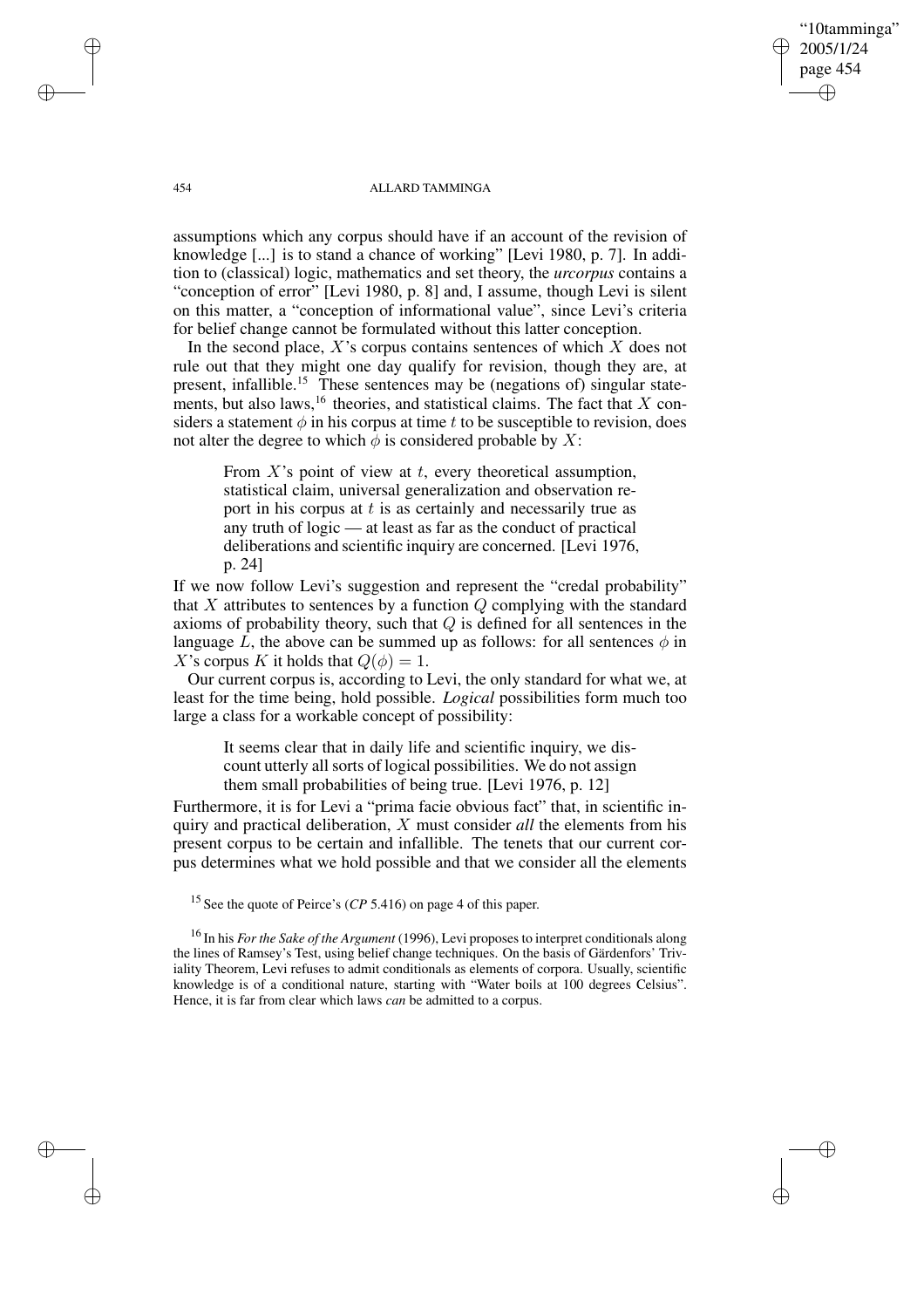✐

✐

✐

from our current corpus to be certain and infallible are defended on the basis of Levi's definition of the concept "serious possibility": a sentence  $\phi$  is a serious possibility with respect to a corpus K if and only if  $\phi$  is consistent with K [Levi 1980, p. 5]. A corollary of this interpretation of possibility is that each element  $\phi$  in K is necessary and therefore infallible, since  $\neg \phi$  is not a serious possibility with respect to  $K$ . Levi sums up both claims with his thesis of *epistemological infallibilism* [Levi 1980, p. 13]. In short,

X is committed to treating all items in the corpus of knowledge he adopts at  $t$  as infallibly true in the sense that the logical possibility that one of the items is false is not, as far as he is concerned, a serious one. [Levi 1976, p. 7]

Epistemological infallibility, however, does not imply that our current corpus  $K$ , our one and only standard for serious possibility, is impervious to deliberate change: "Certainty does not imply incorrigibility" [Levi 1991, p. 3]. With good reason, our current corpus can be changed and improved in order to arrive at another corpus  $K'$  which then will become our one and only standard for serious possibility. In short, knowledge is corrigible, even though we consider it to be infallible when we have no reason to change it.

In his 'Knowledge and Belief' from 1952, in which he provides a reinterpretation of the traditional distinction between 'knowledge' and 'belief', Norman Malcolm uses a concept of knowledge closely related to Levi's. The omission of the latter to breathe life into his rather formal conception of knowledge with a number of convincing illustrations is compensated by the five real-life examples which Malcolm puts forward to make clear that the answer to the question "Can I discover *in myself* whether I know something or merely believe it?" [Malcolm 1952, p. 69] must be in the negative.<sup>17</sup> Let us take a closer look at two of Malcolm's examples:

Suppose, for example, that several of us intend to go for a walk and that you propose that we walk in Cascadilla Gorge. I protest that I should like to walk beside a flowing stream and that at this season the gorge is probably dry. Consider the following cases: [...]

(4) You say "I know it won't be dry" and give a stronger reason, e.g., "I saw a lot of water flowing in the gorge when I passed it this morning". If we went and found water, there would be no hesitation at all in saying that you knew. [...]

<sup>17</sup> Levi writes: "In my opinion, there is no relevant difference, from X's point of view at t, between what he knows and what he fully believes" [Levi 1976, p. 5]. On the relation between 'knowledge' and 'full belief', see also [Levi 1991, p. 45].

"10tamminga" 2005/1/24 page 455

✐

✐

✐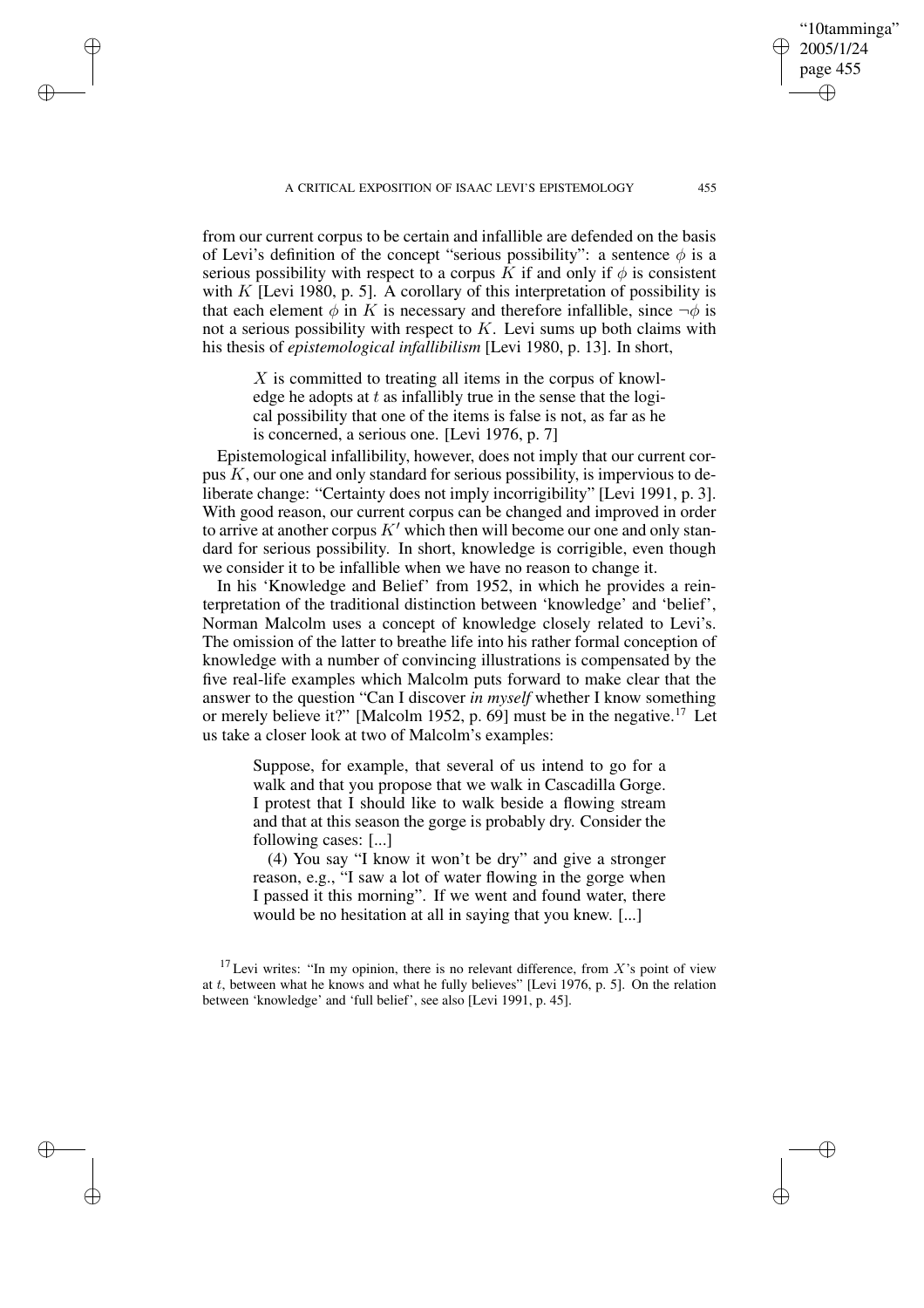### 456 ALLARD TAMMINGA

"10tamminga" 2005/1/24 page 456

✐

✐

✐

✐

(5) Everything happens as in (4), except that upon going to the gorge we find it to be dry. We should not say that you knew, but that you *believed* that there would be water. And this is true even though you declared you knew, and even though your evidence was the same as it was in case (4) in which you did know. [Malcolm 1952, p. 69–70]

According to Malcolm, these examples show that "*although you knew you could have been mistaken*" [Malcolm 1952, p. 71]. Malcolm thinks that it is surely possible for a statement that we consider to be an 'absolute certainty' at present, for example "There is a heart in my body", to turn out to be false on closer examination and, hence, to be eligible for correction [Malcolm 1952, p. 76]. So, absolute certain knowledge and corrigibility are not mutually exclusive. That's all very well, but when can a change of our absolute certain knowledge be called an improvement?

# 1.3. *Revision of Corpora*

Now that we have represented an epistemic state by a corpus — a deductively closed set of sentences from a language  $L$  — we can start thinking of belief changes or revisions of corpora in terms of "shifts from one deductively closed set to another" [Levi 1976, p. 23]. Levi distinguishes two fundamental types of revision, namely *expansion* and *contraction*. He claims that these types are fundamental because all other kinds of revision of corpora can be understood as a series of expansions and contractions [Levi 1980, p. 65].<sup>18</sup> Subsequently, Levi concentrates on articulating the conditions under which these two basic types of revision are justified, starting from the following consideration:

The kind of cognitive aim that, in my opinion, does best in rationalizing scientific practice is one that seeks, on the one hand, to avoid error and, on the other, to obtain valuable information. [Levi 1996, p. 51]

Consequently, the starting-point of Levi's ideas on belief change is formed by the twin concepts of "informational value" and "credal probability".

## 1.3.1. *Expansion*

In expansion, a sentence  $\phi$  is added to a corpus K. For the sake of convenience we will denote the result of such an operation by " $K + \phi$ ". Logically

<sup>18</sup> Consequently, in belief change literature, *revision* is usually defined in terms of a *contraction* and an *expansion*:  $K \times \phi = (K - \phi) + \phi$ . This definition of revision is called the *Levi identity*. See [Gärdenfors 1988, p. 69].

✐

✐

✐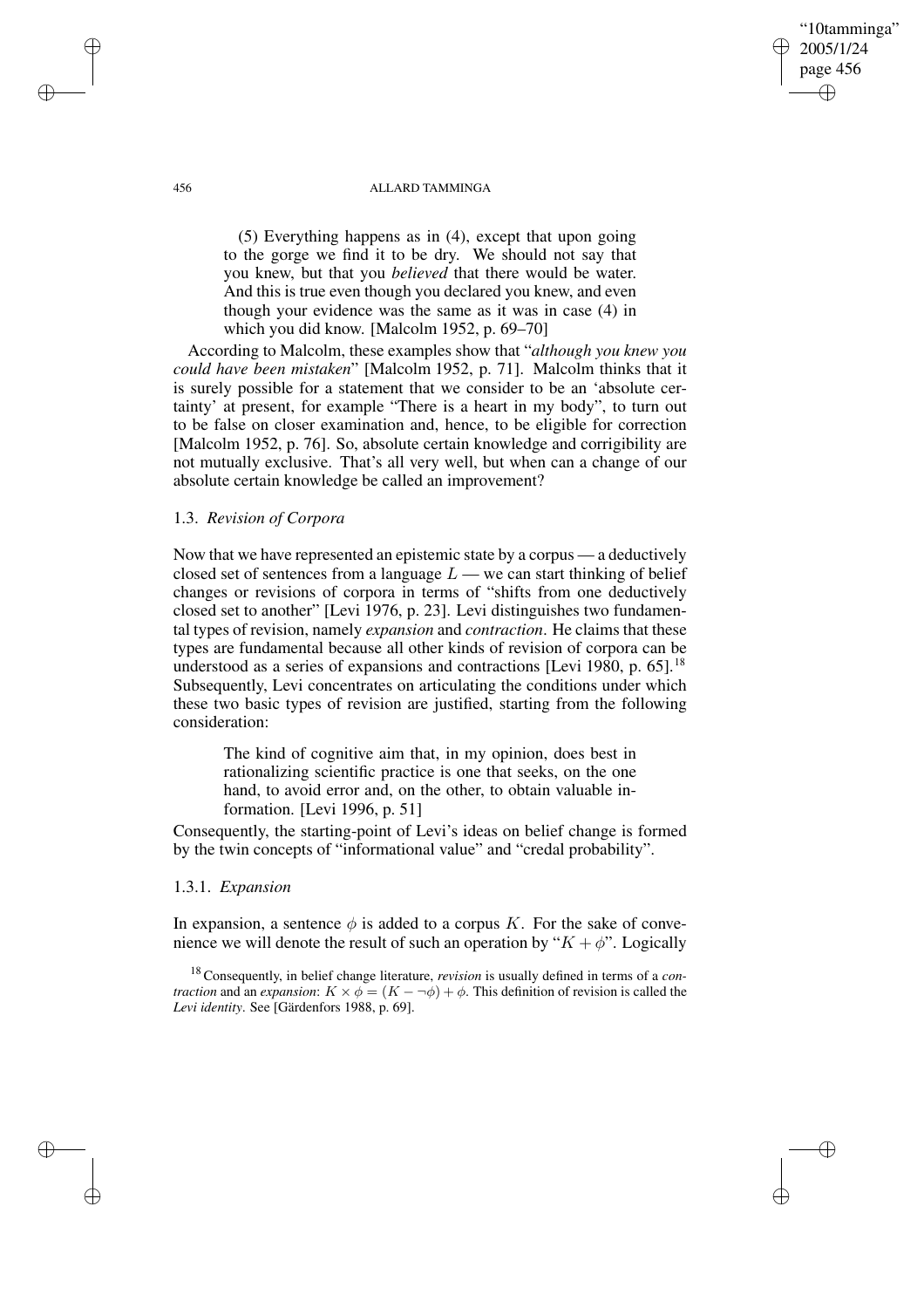✐

✐

✐

speaking, an expansion does not amount to much: just take the union of the sets K and  $\{\phi\}$  and close that union under deduction. In short,

$$
K + \phi = Cn(K \cup \{\phi\}).
$$

It is plain that this definition does not answer the question under which conditions an expansion is an *improvement* of our corpus. It only indicates how we should change our current corpus once we have decided to expand it with the sentence  $\phi$ . It tells us nothing about the reasonableness of such a decision. Unlike the great majority of researchers in the field of *belief change*, Levi formulates up a standard on the basis of which the legitimacy of the decision to implement an expansion can be judged.<sup>19</sup> Most of Levi's ideas on expansion stem from his *Gambling with Truth*.

Levi distinguishes two types of expansion, namely *deliberate expansion* and *routine expansion*. Both types are necessary to acquire new information. In routine expansion, an external stimulus is converted into a sentence via a previously adopted 'program'. The resulting sentence is then indiscriminately added to the corpus of the agent — what Levi has in mind here is making observations or consulting a witness or an expert. Although we only accept a program for routine expansion if we consider it to be reliable, a hundred percent reliability is an unreasonable demand. Therefore, an accepted program can inject information into our current corpus which is inconsistent with our current corpus, whereby the corpus resulting from the expansion becomes inconsistent and, hence, trivial, since Levi closes corpora under classical logic. In short, a routine expansion implemented according to the rules can unintentionally lead to the inconsistent corpus.<sup>20</sup> Further on, we shall see that a correctly implemented deliberate expansion does not suffer from this deficiency.<sup>21</sup>

<sup>19</sup> Friedman and Halpern rightly complain about the fact that in the bulk of belief change literature no-one takes the trouble to investigate into the conditions under which the addition of a sentence to an epistemic state is legitimate, though "deciding when a formula has come to be accepted is nontrivial. [...] Acceptance has a complex interaction with what is already believed" [Friedman and Halpern 1999, p. 404]. Levi notes the same shortcoming: "The absence of an account of the conditions under which expansion is justified is a serious lacuna in a theory of rational belief change" [Levi 1996, p. 6]. See also Levi's remarks on Gärdenfors's work on expansion [Levi 1991, p. 44 and § 3.6].

<sup>20</sup> See for a more detailed discussion of routine expansion [Levi 1991, § 3.4].

<sup>21</sup> "[I]f one is living up to one's commitments, one cannot legitimately expand into inconsistency via deliberate expansion. On the other hand, routine expansion can and sometimes does lead to inconsistency even when all commitments are fully met" [Levi 1991, p. 76].

"10tamminga" 2005/1/24 page 457

✐

✐

✐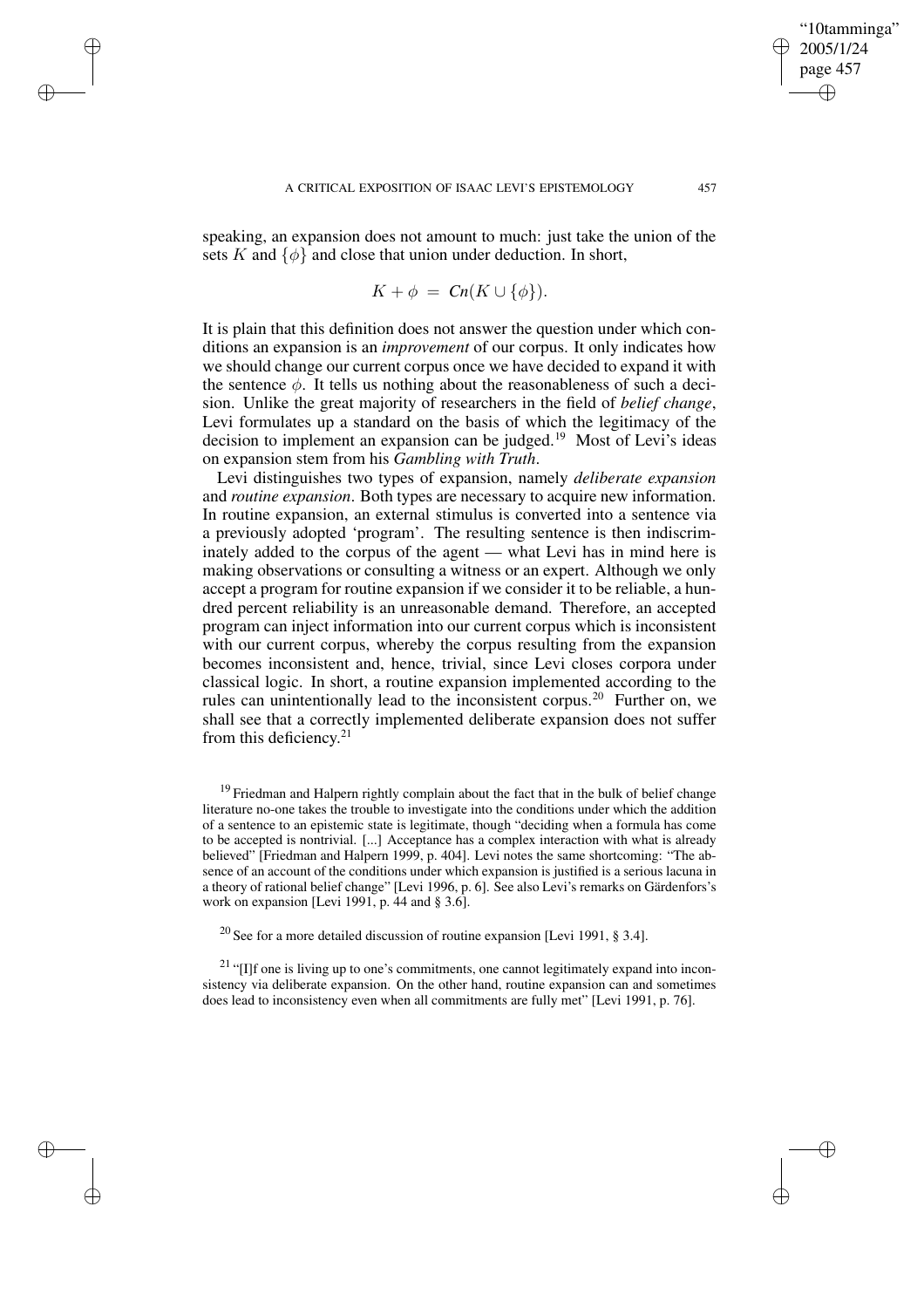# "10tamminga" 2005/1/24 page 458 ✐ ✐

✐

✐

### 458 ALLARD TAMMINGA

In deliberate expansion, an agent chooses one sentence from a series of alternatives and then adds it to his corpus. Let us now take a look at what the technical ins and outs of this type of expansion are. The need for a deliberate expansion of our present corpus does not simply come out of the blue — we add new information to our corpus only for a certain purpose. What is that purpose and how do we serve it best? To clarify the issue, Levi notes down the following considerations concerning "deliberate decision making":

In deliberate decision making, the agent identifies the options available to him, his goals, and the available relevant evidence concerning the admissibility of the options for the purpose of realizing these goals and values. The option chosen is determined relative to these beliefs and values according to principles of rational choice. [Levi 1980, p. 36]

Several aspects of our question about the conditions under which an expansion is legitimate can now be specified:

The options are potential expansion strategies which qualify as potential answers to the question under investigation, and the aim is to gratify the demand for information occasioned by the question while at the same time avoiding error. [Levi 1980, p. 38–39]

So the aim of an expansion is answering a question with "new error-free information". However, in case  $\phi$  as well as  $\neg \phi$  are serious possibilities with respect to  $K$ , there is always the risk that if we expand our corpus  $K$  with  $\phi$ , we allow a false sentence into our corpus. According to Levi, such an expansion is justified if and only if the information value of  $\phi$  outweighs the risk that  $\phi$  is false:

On the basis of inquiries [...] we sometimes reach a point where we conclude that the trade offs between risk of error and informational benefits are such as to warrant adding some hypothesis to the corpus and so to convert its status from mere hypothesis to settled, established and infallible truth (where being settled, and established is only for the time being and not necessarily forever). [Levi 1976, p. 15]

In order to fulfil the aim of getting relevant 'new error-free information' as best as possible, we should ideally proceed as follows: if, given our current corpus  $K$ , we have to deal with a problem, we first identify, in a phase which Levi calls "abduction",<sup>22</sup> all seriously possible problem-solving options; then we trade off the *informational value* and the *credal probability*

<sup>22</sup> Levi stipulates: "Abductive logic [...] is a system of norms prescribing necessary conditions which a system of potential answers to any legitimate question should satisfy"

✐

✐

✐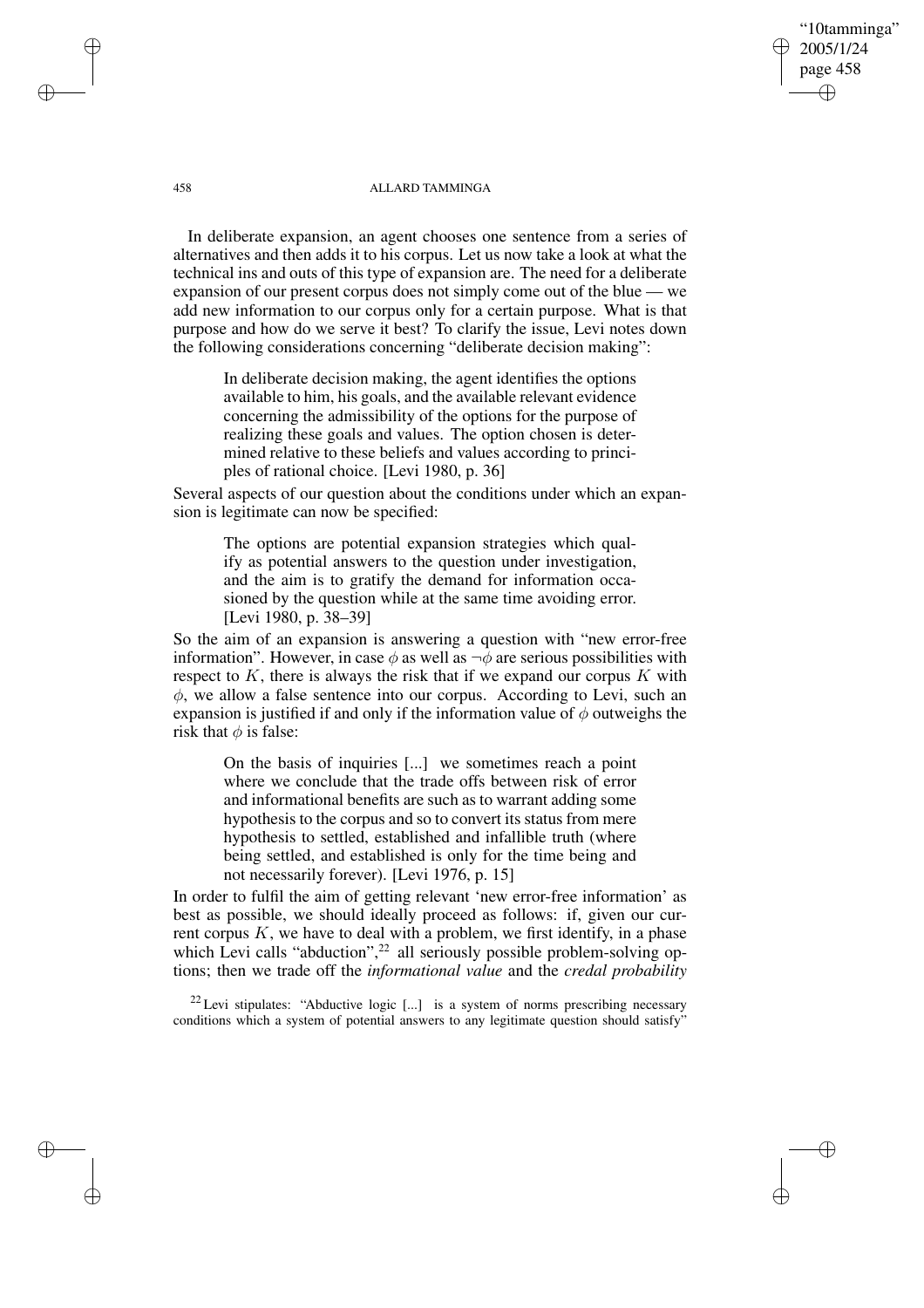✐

✐

✐

of all the available options; and finally, we implement an expansion of our current corpus with the negation of those options which have come up as the worst during this weighing procedure. How does it all fit together formally?

Levi calls the set  $U$  of all available options that solve a given problem an *ultimate partition.* Let  $U = {\phi_1, \ldots, \phi_n}$  be a finite set of available options.<sup>23</sup> All alternative options  $\phi_i$  in U are serious possibilities with respect to the current corpus K. No single option  $\phi_i$  is an element of K. Moreover, from  $K$  it follows that exactly one element in  $U$  is true, though we do not know which [Levi 1967a]. Levi defines a potential answer as the rejection of a subset  $R$  of  $U$ . A potential answer can be formulated with a sentence ρ, where ρ stands for the disjunction of all alternative options in R. After choosing a potential answer  $R$ , agent  $X$  should expand his corpus  $K$  with  $\neg \rho$ , that is, with the statement that the correct answer in U is *not* in the subset  $\overline{R}$  of rejected elements from  $U$ .<sup>24</sup>

For instance, let K be  $Cn({\neg p \lor \neg q})$  and let U be  $\{p, q, \neg p \land \neg q\}$ . Then all conditions in the previous paragraph on  $K$  and  $\overline{U}$  are met. Let  $R$  be  $\{p, \neg p \wedge \neg q\}$ . Then  $\neg \rho = \neg p \wedge (p \vee q)$ . Note that  $\neg \rho$  is *not* logically equivalent to the disjunction of the elements in  $U\backslash R$ . Expanding K with  $\neg \rho$ amounts to  $C_n(\{\neg p, q\})$ , which contains q, the only element in U that was not rejected by R, together with its deductive consequences.

As noticed, we need to balance the risk we take of admitting a false sentence  $\neg \rho$  into our corpus when choosing a potential answer R against what the choice of R brings us, namely new information: after expansion with  $\neg \rho$ , we indeed *know* that  $\neg \rho$ . In order to represent this trade off between informational value and credal probability numerically, Levi attaches to both informational value and credal probability a *separate* probability measure. (Levi maintains that these two measures should not be reducible to each other.) So, the *informational value* is fixed with an "information-determining probability measure" M, and the *credal probability* with a second probability

[Levi 1976, p. 33]. The assessment of the informational values of the potential answers is also the result of abduction. See [Levi 1980, p. 49] and [Levi 1998, p. 4].

 $^{23}$  Levi also discusses, although summarily, infinite sets of options. See [Levi 1976, p. 41– 42] and [Levi 1980, p. 49]. The technical problems raised by infinite sets of options are irrelevant for the purpose of my argument.

 $24$  There are two degenerate cases. On the one hand, X can decide not to reject any option in U. In that case, the expansion of K with the statement that the correct answer is *not* to be found in the (now empty!) set of rejected alternatives in  $U$  leaves the corpus  $K$  as it was. On the other hand,  $X$  may decide to reject all alternatives in  $U$ . Expansion of  $K$  with the statement that the correct answer in  $U$  is not to be found in the set of rejected alternatives now produces the inconsistent corpus.

"10tamminga" 2005/1/24 page 459

✐

✐

✐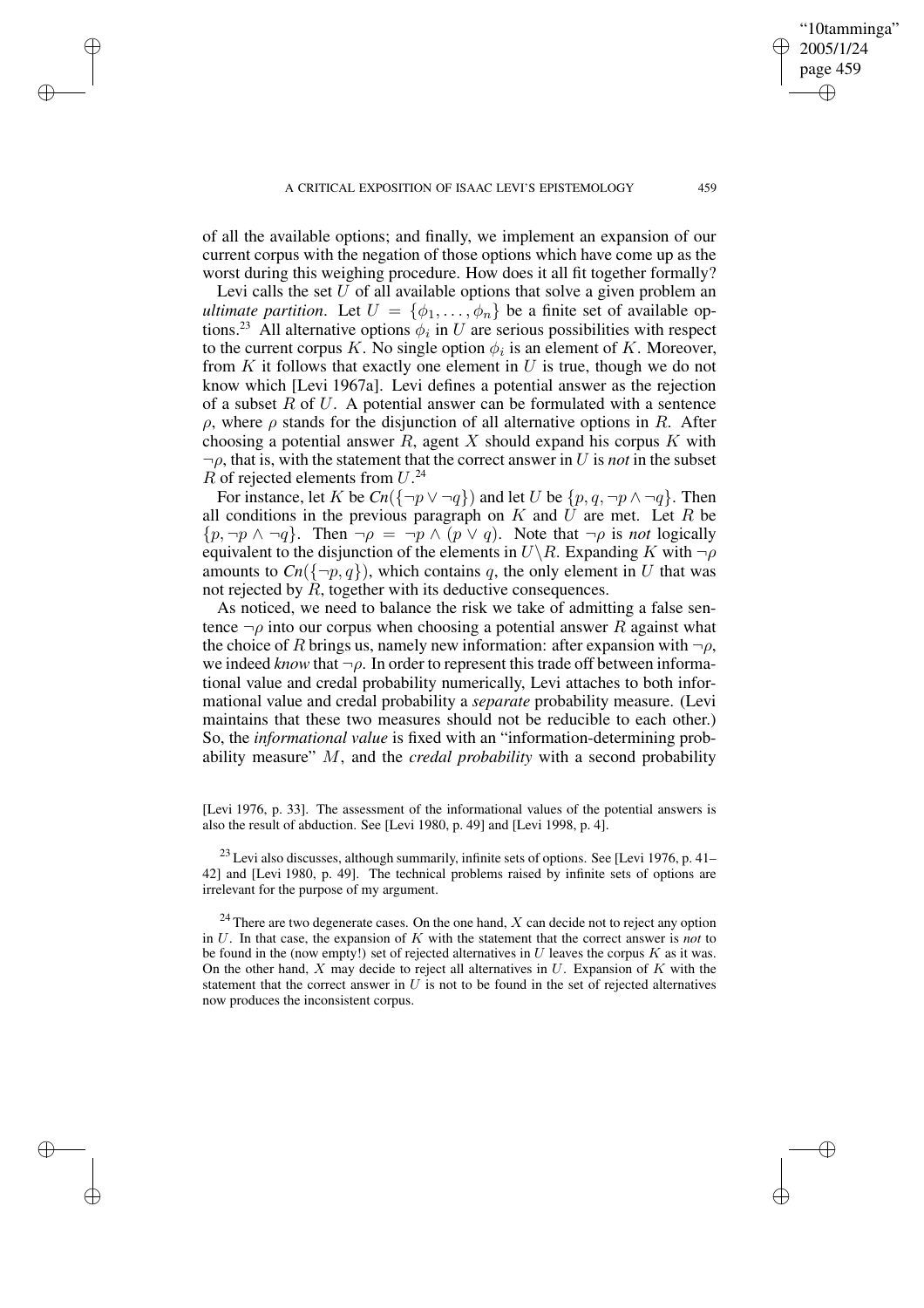✐

### 460 ALLARD TAMMINGA

measure, the "expectation-determining probability measure" Q . (We have already met the latter at our discussion of Levi's notion of a corpus.)

The probability measure M assigns to each option  $\phi_i$  in U a probability  $M(\phi_i)$ , such that  $0 \leq M(\phi_i) \leq 1$  and  $M(\phi_1) + \ldots + M(\phi_n) = 1$ . The informational value of a potential answer  $R$  equals the sum of the informational values of the options in R. Hence, if  $R = \{\phi_{i1}, \dots, \phi_{im}\}\$ , then  $M(\rho) = M(\phi_{i1} \vee \ldots \vee \phi_{im}) = M(\phi_{i1}) + \ldots + M(\phi_{im}).$  The probability measure  $M$  means to represent  $X$ 's (context dependent) evaluation of the *informational value* of the available options, but says nothing about X's assessment of the *credal probability* of these options:  $M(\phi_i)$  is the informational value of *rejecting*  $\phi_i$  [Levi 1980, p. 48].

In turn, the measure Q assigns, in a given context, a probability  $Q(\psi)$  to each sentence  $\psi$  in the language L, such that  $0 \le Q(\psi) \le 1$ . This probability measure is meant to represent X's assessment of the *credal probability* of the available options, but tells us nothing about X's evaluation of the *informational value* of these options. It fixes X's "credal state", a supplement to  $X$ 's corpus of knowledge:

[R]elative to his corpus of knowledge  $X$  has a "credal state" represented by a probability function assigning to all sentences in  $L$  a numerical probability consistent with the requirement that all items in his corpus bear probability 1. [Levi 1976, p. 37]

Lastly, the utilities  $M(\phi_i)$  and  $Q(\phi_i)$  of each option  $\phi_i$  have to be traded off, weighed by a "degree of boldness"  $q$ . This degree of boldness, which, though it always holds that  $0 < q \leq 1$ , is context-dependent (as we shall see later on), represents the degree to which  $X$  is prepared to risk errors in order to acquire new information. Levi's assumptions and argumentations, based on an approach via a maximization of expected epistemic value, finally lead to the following criterion for the choice of an expansion strategy, <sup>25</sup> a criterion that we will designate from now on with "Rule  $A$ ":

Given a corpus  $K_{X,t}$ , finite ultimate partition U, informationdetermining probability function M defined over the Boolean algebra of elements of  $U$ , an expectation-determining probability function Q defined over the same algebra, and an index of caution  $q$ ,  $X$  should reject all and only those elements of U satisfying  $Q(\phi_i) < qM(\phi_i)$ . [Levi 1980, p. 53]<sup>26</sup>

<sup>25</sup> For technical details, see especially [Levi 1967b].

 $^{26}$  Strictly speaking, the Q-function is not only defined for all boolean combinations of elements in  $U$ , but for all elements of the language  $L$ .

✐

✐

✐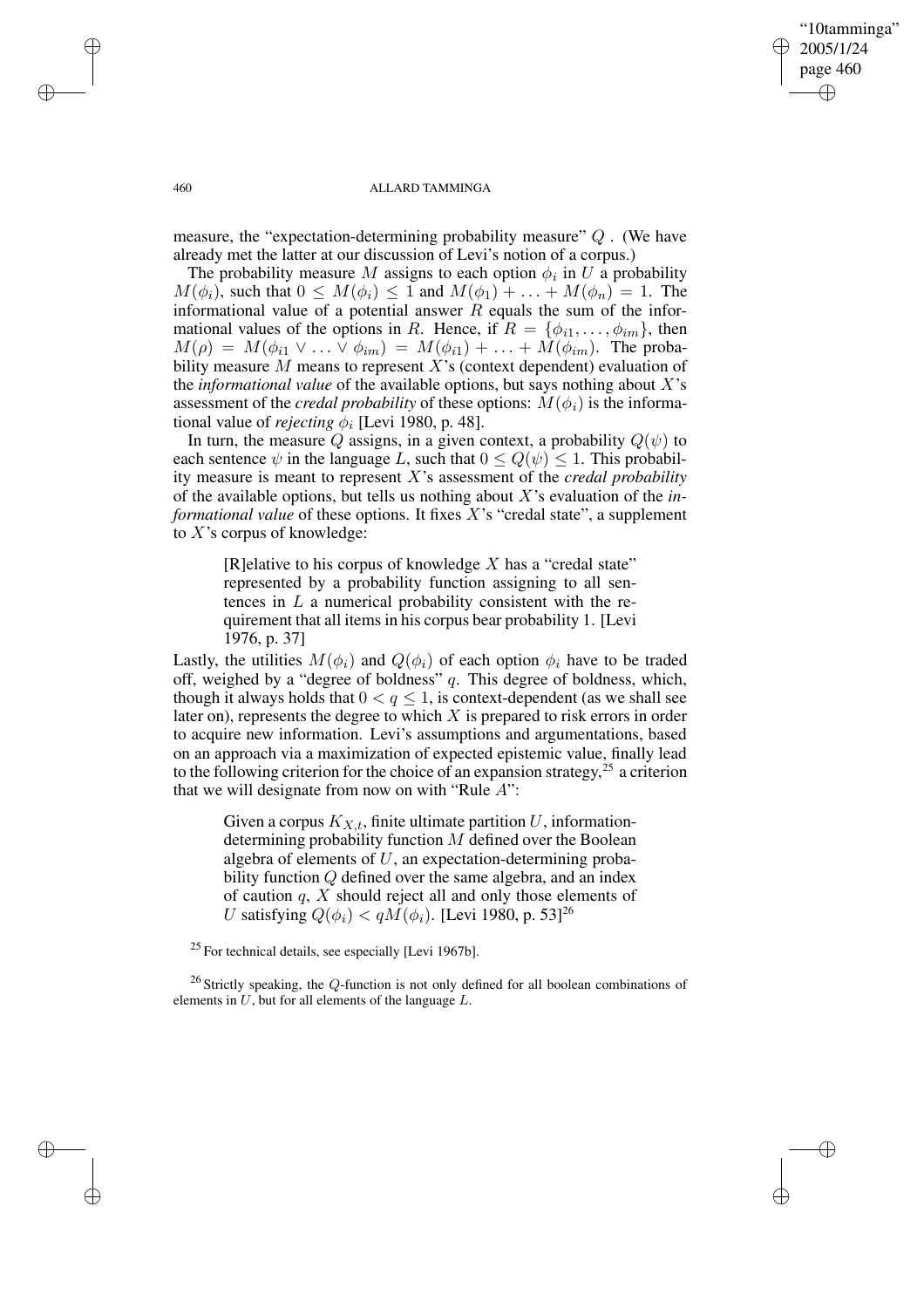If the potential answer  $R = \{\phi_{i1}, \dots, \phi_{im}\}\$ is the set of options which is rejected on the strength of the abovementioned criterion, then, if we subscribe to Levi's proposals, the expansion of  $X$ 's current corpus  $K$  with  $\neg(\phi_{i1} \lor ... \lor \phi_{im})$  is legitimate. The result of this expansion, X's new corpus, is then given by  $K + \neg(\phi_{i1} \vee \dots \vee \phi_{im})$ , which will serve as X's new standard for serious possibility:

To be sure, prior to expansion, there is a risk, from  $X$ 's point of view, that the information to be added to his standard for serious possibility is false. Yet, sometimes  $X$  is justified in taking the risk. Once  $X$  has implemented the expansion strategy and taken the risk, he evaluates serious possibility according to a new standard relative to which the new information added is no longer possibly false. [Levi 1980, p. 57]

## 1.3.2. *Contraction*

✐

✐

✐

✐

In contraction, a sentence  $\phi$  is deleted from a corpus K, such that  $\phi$  is not a logical consequence of the remaining sentences in the corpus resulting from the contraction of K with  $\phi$ . For the sake of convenience, we will use " $K - \phi$ " to denote the resulting corpus.

Other criteria apply for contractions than for expansions. As opposed to what is the case in expansions, avoiding error cannot be a reason for deleting a sentence  $\phi$  from a corpus K, as all the sentences in a corpus K, which after all acts as  $X$ 's standard for serious possibility, cannot possibly be false: "In contraction, the concern to avoid error is vacuous" [Levi 1991, p. 79]. On the contrary, in a contraction  $X$  gives up a sentence which is definitely true: "For X to contract his corpus is for him to surrender error-free information" [Levi 1980, p. 58]. Hence, the *credal probability* of the sentences in K can play no part in the formulation of a criterion for legitimate contractions. Levi intends to formulate a theory of contraction that "seeks to show how a consistent account of justified ceasing to believe is feasible even when K is taken to be a standard for serious possibility and all members of  $K$  are true in the sense in which avoidance of error is taken to be a desideratum of efforts to improve K by revising it" [Levi 1991, p. 61].

Levi's epistemology only allows for two reasons for a contraction. First, as we have indicated briefly above, it is possible to accidentally end up in the inconsistent corpus via a legitimate routine expansion of a consistent corpus K with a sentence  $\phi$ . Because the inconsistent corpus "fails as a standard for serious possibility to be used in inquiry and deliberation" and therefore is of no value whatsoever, an agent is obliged to once again arrive at a consistent corpus by means of a coerced contraction:

"10tamminga" 2005/1/24 page 461

✐

✐

✐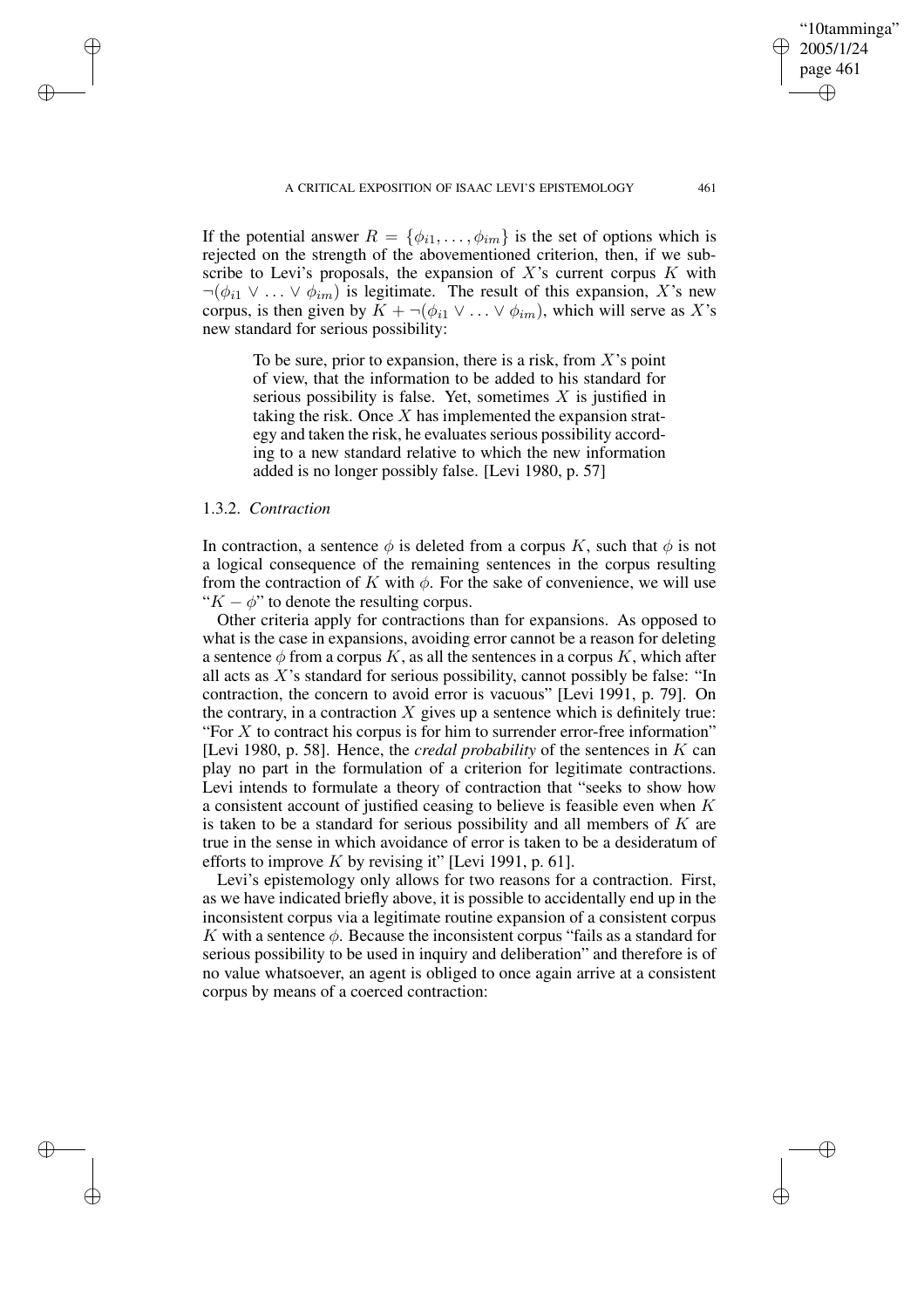462 ALLARD TAMMINGA

"10tamminga" 2005/1/24 page 462

✐

✐

✐

✐

When routine expansion injects inconsistency into the inquirer's doctrine, contraction from the inconsistent state is required. An inconsistent state of full belief or corpus fails as a standard for serious possibility for the purpose of subsequent inquiry and for practical deliberation. [Levi 1991, p. 76–77]

That we need to implement a contraction if we have landed in the inconsistent corpus is beyond dispute. In a coerced contraction, we can restrict ourselves to determining the strategies to extricate ourselves from the inconsistent corpus. The inconsistent corpus was reached by expanding a consistent corpus K already containing the sentence  $\neg \phi$  with a sentence  $\phi$  which was obtained via a program held to be reliable. Hence, according to Levi, we can do either of three things:<sup>27</sup> (1) we may call into question the reliability of the program which resulted in the sentence  $\phi$  which was inconsistent with our old corpus  $K$ . In this case, we go back to the old corpus  $K$ , from which we delete with contraction the claim that the program in question is reliable; (2) we may doubt the background information present in the old corpus which is inconsistent with the sentence  $\phi$  obtained by means of the program. In this case, we remove background sentence  $\neg \phi$  with contraction from K and expand the result with  $\phi$ ; (3) we may refuse to believe both the program and the relevant background information.<sup>28</sup> In the last case, we take the intersection of the corpora obtained by way of the first two strategies.<sup>29</sup>

In the second place, an *uncoerced* contraction comes into consideration when we decide to give 'a hearing' to a hypothesis  $T_2$ , which is falsified by an element  $T_1$  from the current, consistent corpus  $K$ . Because it initially holds that  $T_2$  is not a serious possibility with respect to  $K$ , elements from  $K$  have to be deleted, so as "to shift to a position where judgment is

 $^{28}$  Although an inconsistent corpus contains all the sentences of  $L$ , it apparently does not eat away at our memory and our powers of judgment. After all, one seems not to forget from which corpus the inconsistency is reached, while the corresponding informational values which will turn out to be necessary to implement the said contraction are left undisturbed. How inconsistent is an inconsistent corpus? For a critique of Levi's views on inconsistency in belief change theories, see [Da Costa and Bueno 1998, p. 32–37].

 $^{29}$  A more comprehensive account of coerced contractions can be found in [Levi 1991, § 4.8].

✐

✐

✐

 $27$  Since Levi bases his system on an underlying classical logic which he considers immune to revision, he cannot account for a fourth possibility: an adjustment of the underlying logic. Von Neumann and others argued that the reconciliation of the particle theory and the wave theory of light via Bohr's *principle of complementarity* did not imply a weakening of one of the fundamental principles of the rival theories, but actually a *weakening* of the underlying logic. See [Beth 1968, p. 3–5].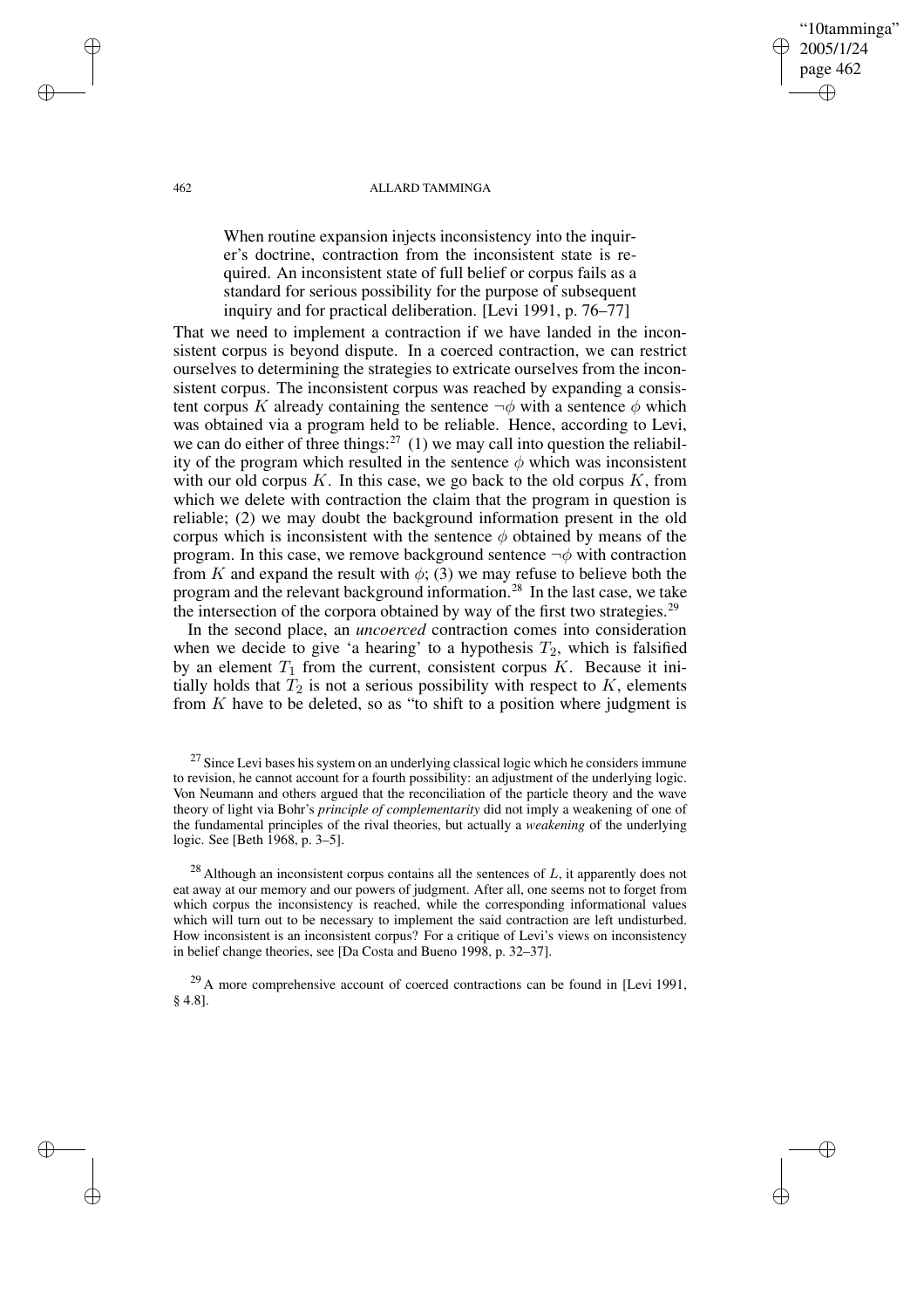$\rightarrow$ 

 $\rightarrow$ 

✐

✐

suspended between these rival hypotheses so that investigations can be undertaken to decide whether  $T_1$  should be reinstated via inferential expansion or  $T_2$  should take  $T_1$ 's place" [Levi 1980, p. 60]. Not every hypothesis qualifies for such a procedure. "There must be some inducement to incur the loss of information" [Levi 1991, p. 118]:

To be justified in ceasing to believe what is initially settled, the inquirer must regard the benefits of giving the new proposal a non-question-begging hearing to be great enough to outweigh the costs. [Levi 1991, p. 4]

For example, a hypothesis  $T_2$ , which, though it be incompatible with our current views, gives an explanation of anomalies — phenomena that cannot (yet) be explained by our current theories, whereas they should — is worth considering. The actual corpus K, which contains  $\neg T_2$ , prohibits an unprejudiced evaluation of  $T_2$ . If we still wish to make a fair evaluation possible between  $T_2$  and  $\neg T_2$ , it is necessary to adapt our actual corpus in such a way that both  $T_2$  and  $T_2$  are serious possibilities with respect to the adapted corpus. According to Levi,  $K - \neg T_2$  is the best corpus for the intended evaluation, because it differs only minimally from our current corpus. Now, on the basis of this adapted corpus  $K - T_2$ , using the criteria for expansion discussed above, we can check without prejudice whether  $T_2$  or its negation should be added to the adapted corpus.<sup>30</sup>

After this brief outline of the circumstances that justify the deletion of certain sentences from our current corpus, we shall conclude our discussion of contraction with the contraction method propagated by Levi, in which the central question is: supposing that we wish to remove a sentence  $\phi$  from a given corpus K, *how* should we implement this contraction? Levi answers:

We need to identify the available options or strategies for contraction by removing  $\phi$  and then examine the goals and values that ought to be promoted in order to decide among them. [Levi 1991, p. 121]

We will not be able to avoid a modest logical apparatus in order to grasp the technical details of Levi's ideas on contraction.<sup>31</sup> Given the aim of a contraction of a corpus K with a sentence  $\phi$ , we can immediately impose three constraints on  $K - \phi$ , the result of this contraction: (1)  $K - \phi$  is a corpus, a deductively closed set of sentences; (2)  $K - \phi$  is a subset of K, since a sentence is removed from K; and (3), the sentence  $\phi$  which needs to

<sup>30</sup> For more information, see [Levi 1991, § 4.9].

 $31$  [Hansson and Olsson 1995] is an excellent study of Levi's contraction operators.

"10tamminga" 2005/1/24 page 463

✐

✐

✐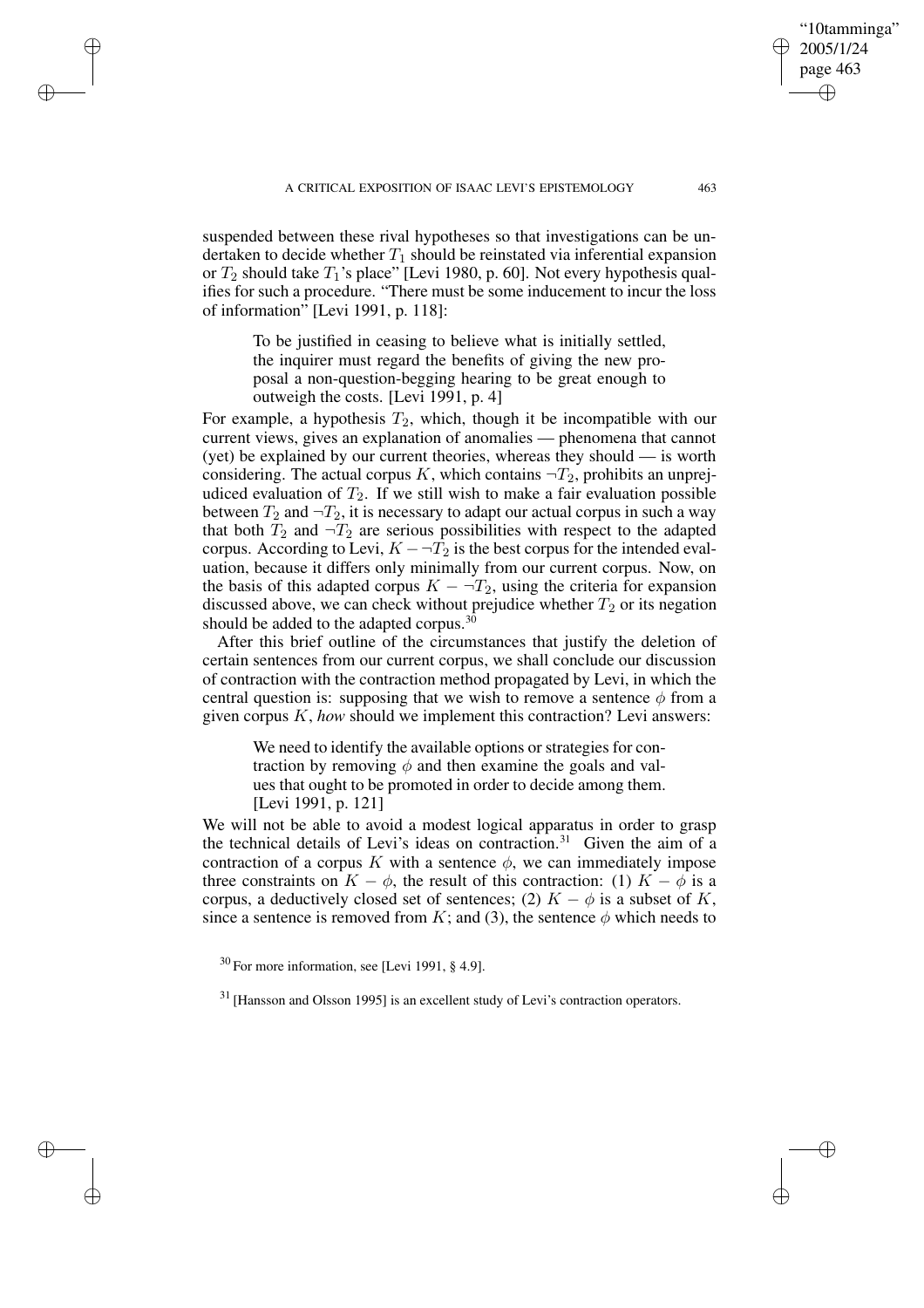✐

### 464 ALLARD TAMMINGA

be removed is *not* an element of  $K - \phi$ . We shall use " $C(K, \phi)$ " to denote the set of corpora that meet these three requirements:

 $C(K, \phi) = \{K' \subseteq K : K' = Cn(K') \text{ and } \phi \notin K'\}.$ 

Since each element of  $C(K, \phi)$  is the intersection of one or more elements of the set  $S(K, \phi)$  of "saturatable" contractions which skip a sentence  $\phi$  from a corpus K (proving this statement is not a trivial matter),  $32$  we can stick without loss of generality to the set  $S(K, \phi)$ :

 $S(K, \phi) = \{K' \subseteq K : K' = Cn(K') \text{ and } Cn(K' \cup {\neg \phi}\}) \text{ is}$ *maximally consistent in* L}.

The set of saturatable contractions  $S(K, \phi)$  is used by Levi as a startingpoint for his definition of the contraction of a corpus K with a sentence  $\phi$ : after all, each possible contraction of K with  $\phi$  is, on the strength of the statement mentioned above, the intersection of the elements of a subset of  $S(K, \phi)$ . Hence, the problem of finding the right contraction can be reduced to the question which elements of  $S(K, \phi)$  we should choose for this subset. Since each subset of  $S(K, \phi)$  meets the logical contraints imposed on a contraction, logical considerations alone will fall short if, like Levi, we require that "when all relevant factors in a given context are taken into account, one change at most should be legitimate or justified. Hence, given the initial corpus K and *all other relevant factors* (whatever these may be), and given that adding or deleting  $\phi$  is legitimate or justified, the new belief state to which one shifts legitimately or with justification is uniquely determined" [Levi 1991, p. 67 — adapted notation].

Since, at the present state of logical research, no purely logical definition of a sensible contraction operator can be given within classical logic,  $33$  Levi resorts to an information-determining measure M which assigns an M-value  $M(K')$  to all possible contractions  $K'$  in  $C(K, \phi)$  and so solves the problem of making a well-founded choice from the elements of  $S(K, \phi)$  in order to define the required unique subset of  $S(K, \phi)$ . In this way, the uniqueness of the contraction of K with  $\phi$  is warranted, as Levi defines this contraction as the intersection of all the elements of the said subset of  $S(K, \phi)$ . Levi advises the agent who is planning to contract a sentence  $\phi$  from her corpus  $K$  to use this information-determining measure  $M$  as follows:

[T]he inquiring agent should evaluate the various contraction strategies available to her with respect to the informational

<sup>32</sup> See [Levi 1991, p. 122] and [Levi 1996, p. 20]. The elements of  $S(K, \phi)$  are *saturatable*, because for each element  $K'$  in  $S(K, \phi)$  it holds that  $Cn(K' \cup {\neg \phi})$  is maximally consistent in L.

<sup>33</sup> See Observation 2.1 of [Alchourrón and Makinson 1982] and Proposition 5.3 of [Hansson and Olsson 1995].

 $\rightarrow$ 

 $\rightarrow$ 

✐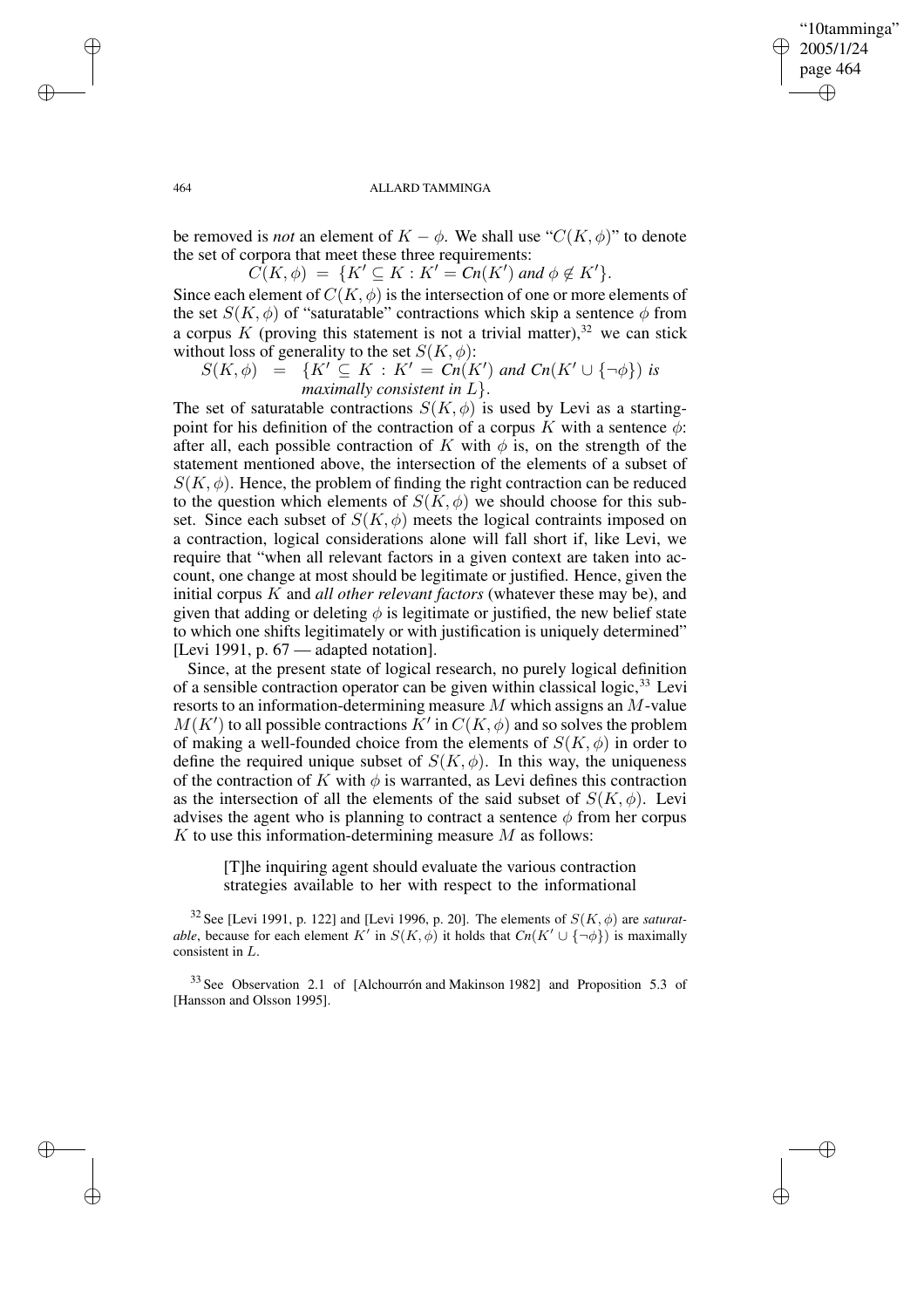value incurred and should choose a contraction strategy that minimizes the loss of informational value if a minimizing strategy exists. [Levi 1991, p. 122]

In short, choose those saturatable contractions from  $S(K, \phi)$  which have the highest informational value. If we now assume that an informationdetermining measure M assigns to all deductively closed subsets  $K'$  of K an informational value  $Cont(K') = 1 - M(K')$ , only requiring that  $A \subset B$ implies  $Cont(A) \leq Cont(B)$ ,<sup>34</sup> then the needed selection function  $\gamma$ , which chooses the elements from  $S(K, \phi)$  with the highest informational value, can be defined as follows: if  $S(K, \phi) = \emptyset$ , then  $\gamma(S(K, \phi)) = \{K\}$ ; if  $S(K, \phi) \neq \emptyset$ , then

$$
\gamma(S(K,\phi)) = \{K' \in S(K,\phi) : \text{for all } K'' \in S(K,\phi) \text{ it holds} \}
$$
  
that  $Cont(K'') \leq Cont(K') \}.$ 

The formal apparatus developed in this subsection allows Levi to determine the admissible contraction  $\overline{K} - \phi$ , given a corpus K, a sentence  $\phi$  which has to be deleted and an information-determining measure M over  $C(K, \phi)$ , by means of the set of saturatable contractions  $S(K, \phi)$  and the selection function  $\gamma$ :<sup>35</sup>

(i) If  $\phi \in K$ , then  $K - \phi = \bigcap \gamma(S(K, \phi)),$ 

(ii) If  $\phi \notin K$ , then  $K - \phi = K$ .

 $\rightarrow$ 

 $\rightarrow$ 

✐

✐

Levi's contraction operator does not have all the properties of Alchourrón, Gärdenfors and Makinson's contraction operator. The latter operator is characterized by the following six postulates:  $36$ 

| $(K-1)$ $K-\phi$ is deductively closed,                                        | Closure          |
|--------------------------------------------------------------------------------|------------------|
| $(K-2)$ $K-\phi\subseteq K$ ,                                                  | <i>Inclusion</i> |
| $(K-3)$ If $\phi \notin K$ , then $K - \phi = K$ ,                             | Vacuity          |
| $(K-4)$ If $\phi \notin Cn(\emptyset)$ , then $\phi \notin K - \phi$ ,         | <i>Success</i>   |
| $(K-5)$ $K \subseteq (K-\phi)+\phi$ ,                                          | Recovery         |
| $(K-6)$ If $Cn(\phi) = Cn(\psi)$ , then $K - \phi = K - \psi$ . Extensionality |                  |

<sup>34</sup> On the basis of the informational values of K and of the elements of  $S(K, \phi)$ , Levi also defines the concept "damped informational value" to rule out the possibility that for two elements K' and K'' of  $S(K, \phi)$  with  $Cont(K') = Cont(K'')$ , it can hold that  $Cont(K' \cap$  $K''$ ) < *Cont*( $K'$ ). We leave this extra complication aside, because it does not affect the logical characteristics of Levi's contraction operator. See [Levi 1991, § 4.4]. [Levi 1998] also presents a variant of this adapted informativity concept, which leads to a somewhat stricter contraction operator "mild contraction", characterized in [Rott and Pagnucco 1999].

<sup>35</sup> [Levi 1991, p. 130.] Hansson and Olsson showed that clause (ii), which is lacking in Levi's original definition, isindispensable [Hansson and Olsson 1995, p. 108]. In [Levi 1996, p. 23], this minor flaw is corrected.

<sup>36</sup> See [Alchourrón, Gärdenfors, and Makinson 1985, p. 513].

"10tamminga" 2005/1/24 page 465

✐

✐

✐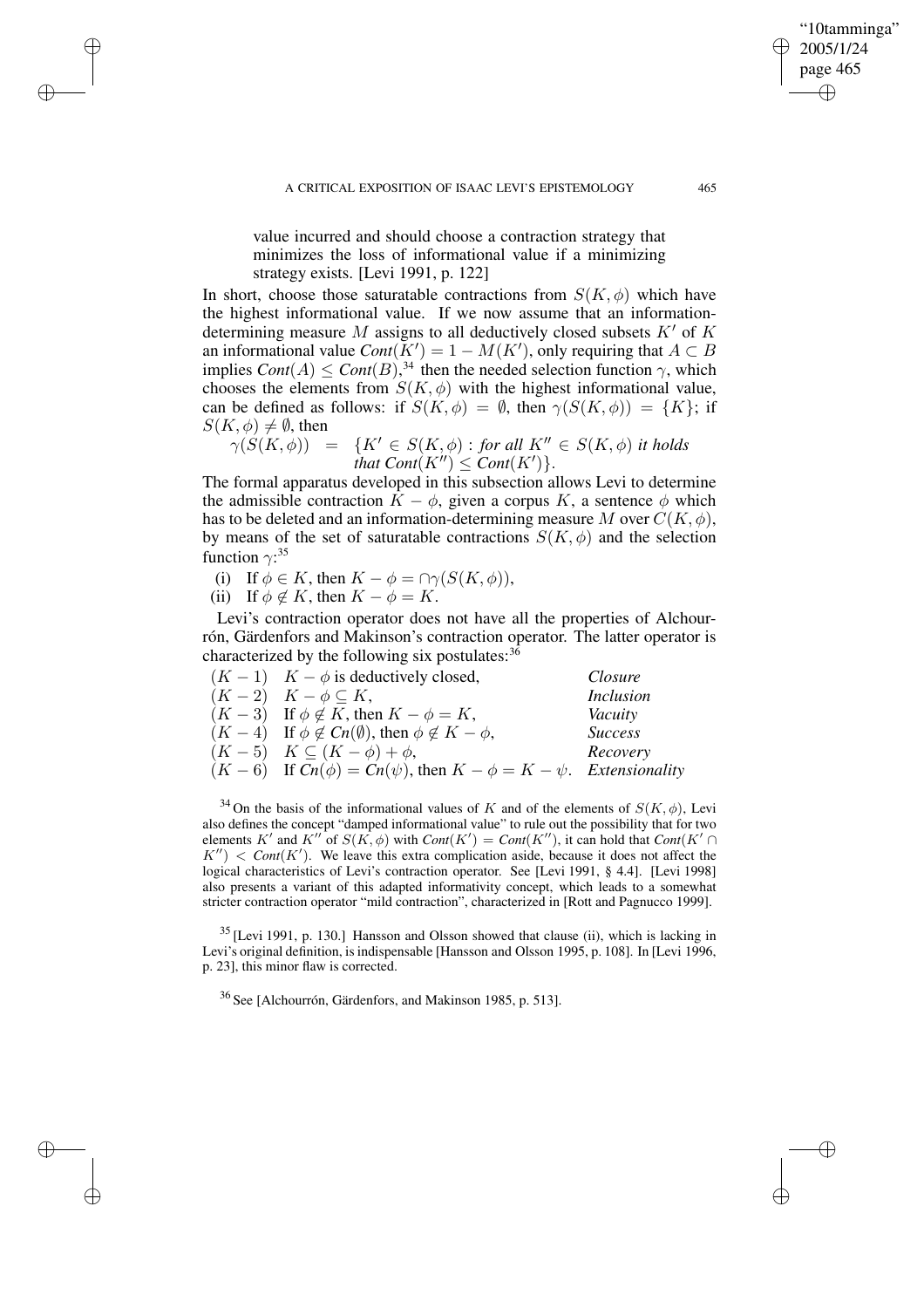✐

### 466 ALLARD TAMMINGA

Levi's contraction operator meets all these postulates except  $(K - 5)$ , which is known in the literature as *Recovery*. <sup>37</sup> This postulate has come under critical fire, not in the least from Levi himself.<sup>38</sup> Levi's contraction operator, on the other hand, is characterized by the following five postulates:<sup>39</sup>

|         | $(K-1)$ $K-\phi$ is deductively closed,                                                 | Closure        |
|---------|-----------------------------------------------------------------------------------------|----------------|
| $(K-2)$ | $K-\phi\subseteq K$ ,                                                                   | Inclusion      |
|         | $(K-3a)$ If $\phi \notin K$ or $\phi \in Cn(\emptyset)$ , then $K - \phi = K$ , Vacuity |                |
|         | $(K-4)$ If $\phi \notin Cn(\emptyset)$ , then $\phi \notin K - \phi$ ,                  | <i>Success</i> |
| $(K-5)$ | If $Cn(\phi) = Cn(\psi)$ , then $K - \phi = K - \psi$ . Extensionality                  |                |

### 1.4. *An Application: Conditionals*

A short outline of Levi's treatment of conditionals concludes this brief exposé of Levi's epistemological and logical positions. As we have seen, Levi imposes two requirements on a plausible theory for revising epistemic states: (1) such a theory should articulate inference rules which, unlike classical inference, allow us to draw those conclusions from an epistemic state which we would also draw in practical deliberation and scientific inquiry; and (2), it should *formally* justify transitions — expansions as well as contractions — from one epistemic state to another epistemic state. Levi's *For the Sake of the Argument* (1996) develops one general, quasi-formal framework with which formal theories that aim at meeting these two requirements can be compared on the basis of abstract characteristics.

 $37$  Let L be the language that consists of all truth functional combinations of p and q, and let  $K = Cn({p, q})$ . Then  $Cn({q \to p}) \in S(K, p)$ . Choose  $\gamma$  such that  $\gamma(S(K, p)) =$  ${Cn({q \rightarrow p})}.$  Then  $K - p = Cn({q \rightarrow p})$  and  $(K - p) + p = Cn({p}).$  In this case, K is not a subset of  $(K - p) + p$ , so *Recovery* does not hold. See [Hansson and Olsson 1995, p. 112].

<sup>38</sup> "Consider, for example, a situation where it is believed that Jones was HIV positive, received a drug treatment and subsequently showed HIV negative. Contract the corpus by giving up 'Jones received the drug treatment.' The conviction that Jones initially showed HIV positive would be retained. But the judgment that Jones showed HIV negative later on would be abandoned. Moreover, restoring the judgment that Jones received the drug treatment would not resurrect the conviction that Jones subsequently showed HIV negative unless the inquirer had the well entrenched conviction initially that the drug treatment always eliminates the HIV virus. If this belief were not well entrenched or if all that is believed is that the drug treatment is followed by cure in some percentage of cases less than 100%, the Recovery Condition would be violated" [Levi 1998, p. 9]. [Levi 1998, p. 37] presents a second counterexample to *Recovery*. See also [Levi 1991, p. 134–135], [Levi 2003] and [Hansson 1999b].

<sup>39</sup> See [Hansson and Olsson 1995, p. 109] and [Rott and Pagnucco 1999, p. 512].

 $\rightarrow$ 

 $\rightarrow$ 

✐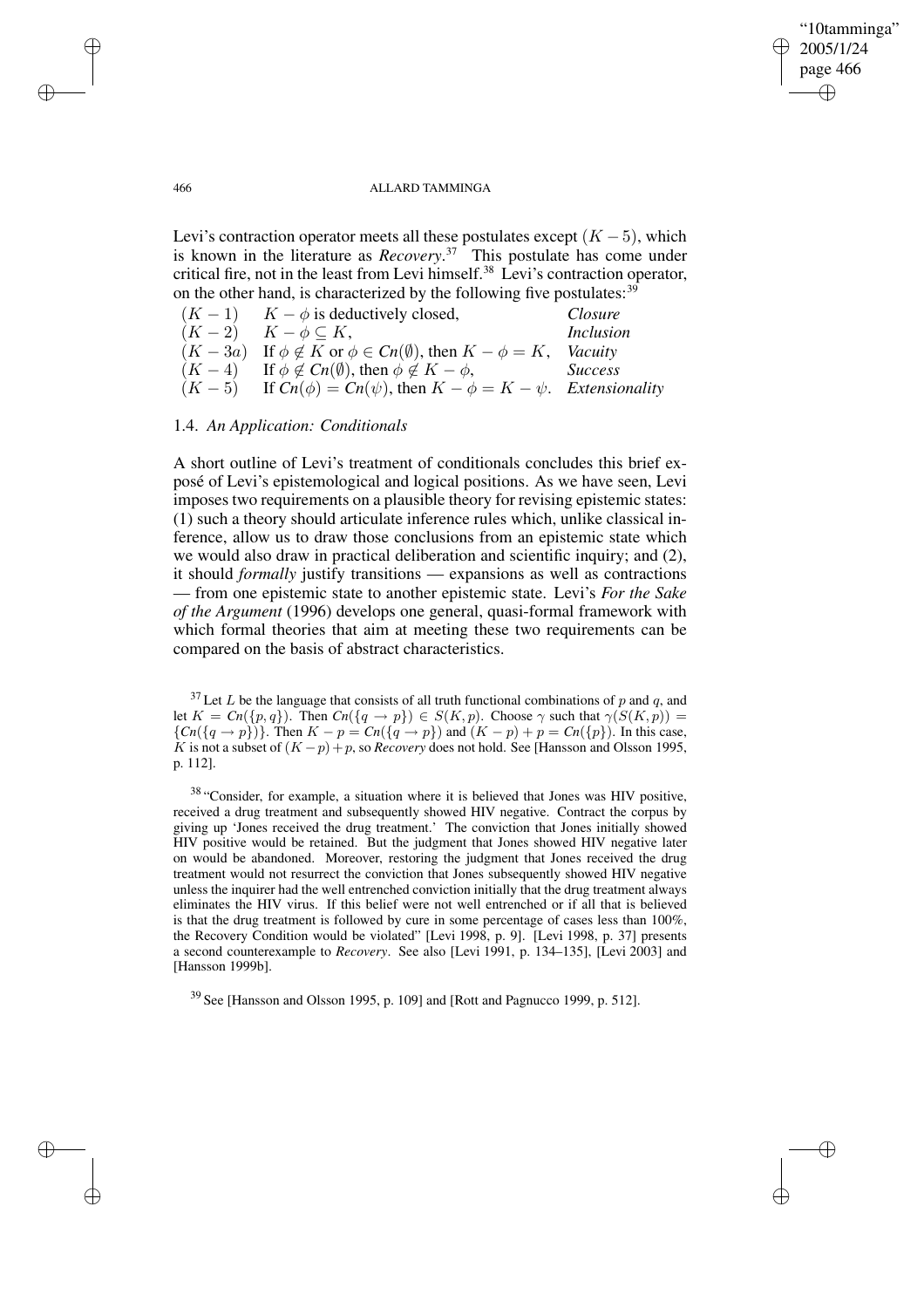A CRITICAL EXPOSITION OF ISAAC LEVI'S EPISTEMOLOGY 467

"10tamminga" 2005/1/24 page 467 ✐ ✐

✐

✐

All types of sentences that have been in the spotlight of philosophical logic for decades, can be handled within the system developed by Levi. Tautologies, mathematical truths, indicative statements, laws, dispositional statements, modal statements, conditionals, counterfactuals, inductive statements, defaults — they all have their place in Levi's framework. In this subsection we will briefly discuss the way in which Levi accounts for conditionals within his system. In Levi's view, conditionals have *no* truth values, unlike the elements of a corpus, though they can be accepted or rejected on the basis of a corpus.

## 1.4.1. *Conditionals*

 $\rightarrow$ 

 $\rightarrow$ 

✐

✐

According to Levi, conditionals are statements which never are an element of a corpus. As an alternative Levi proposes to interpret them as claims *about* a corpus, as claims expressing certain *properties* of a corpus, properties which tell us how a corpus will behave under certain revisions. Levi sees it as an important advantage of his interpretation of conditionals that it can do without the Kripke semantics which abounds in philosophical logic:<sup>40</sup> Instead, Levi interprets conditionals on the basis of *Ramsey's Test*, which takes its name from a cursory remark by Frank Ramsey on the interpretation of conditionals:

If two people are arguing "If  $p$  will  $q$ ?" and are both in doubt as to  $p$ , they are adding  $p$  hypothetically to their stock of knowledge and arguing on that basis about  $q$ ; so that in a sense "If p, q" and "If p,  $\neg q$ " are contradictories. [Ramsey 1929, p. 143n]

Levi now proposes to interpret conditionals on the basis of Ramsey's Test using the techniques for *belief change* outlined above, a choice which obliges him, under penalty of triviality, to refuse to admit conditionals as elements of corpora.<sup>41</sup> Therefore, conditionals do not have truth, but only acceptability conditions. Then Levi proposes a theory figuring three different variations

 $^{40}$  Levi opposes modal extensions of the language in which our beliefs are articulated. In Levi's view, modal logic and its applications to epistemological and metaphysical problems are a "retrograde step in philosophy" [Levi 1980, p. xvi]. Possible worlds semantics is, strictly speaking, superfluous: "[M]any advocates of the usefulness of possible worlds semantics for the purpose of explicating judgments of possibility and conditionals appeal to examples that may be given a straightforward epistemic or, in the case of conditionals, belief-change treatment" [Levi 1991, p. 114]. Indeed, "[c]onditionals understood in terms of imaging become mere artifacts of the metaphysician's fevered imagination" [Levi 1996, p. 76].

<sup>41</sup> See [Rott 1989] for an elegant proof of Gärdenfors's Triviality Theorem from 1986.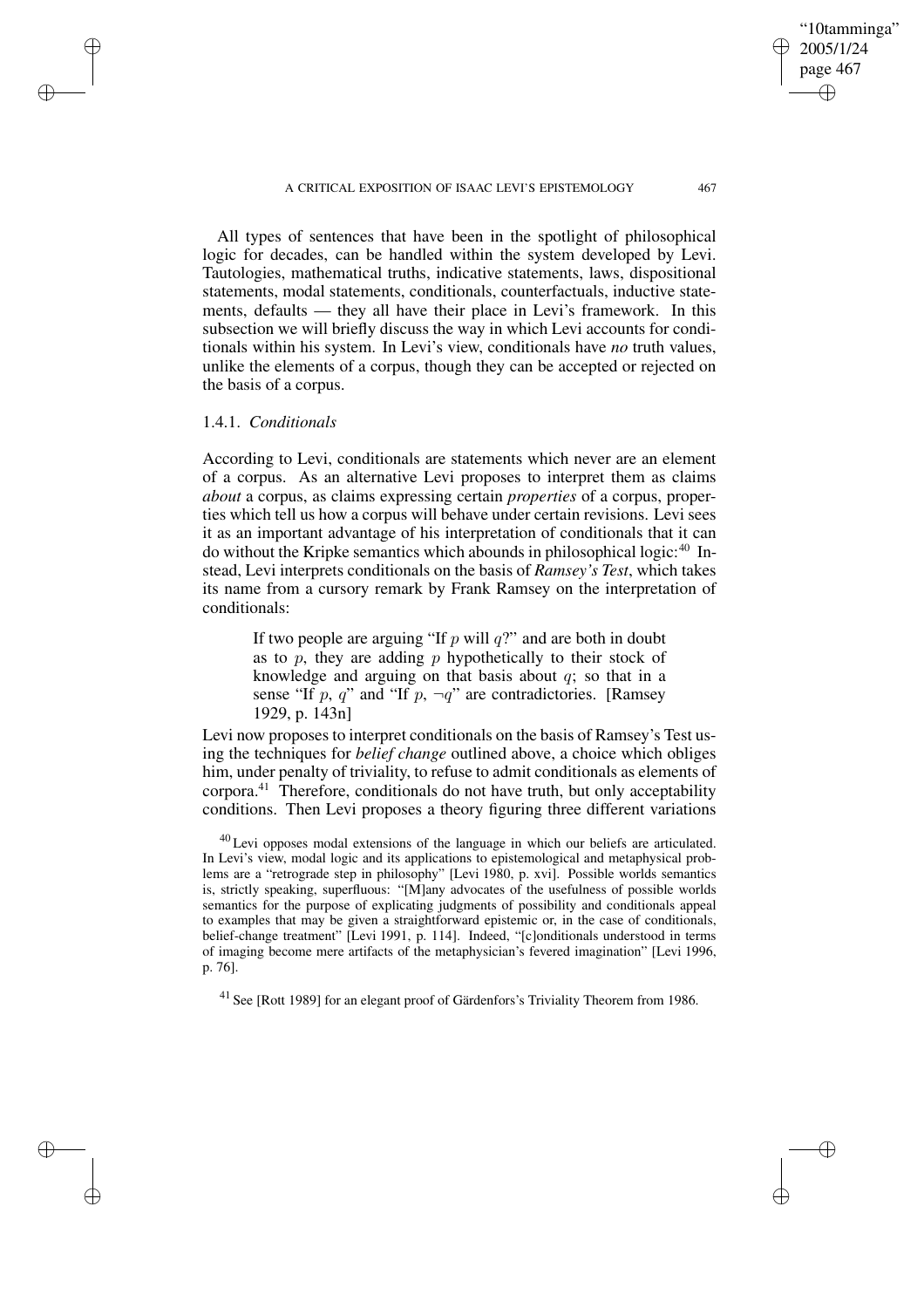"10tamminga" 2005/1/24 page 468 ✐ ✐

✐

✐

### 468 ALLARD TAMMINGA

of Ramsey's Test.<sup>42</sup> According to Levi, this theory provides an adequate solution to the well-known problems concerning conditional sentences: "[A]ll 'if' sentences customarily classified by contemporary philosophers as indicatives and as subjunctives are explicated by various versions of the Ramsey test" [Levi 1996, p. 13].

In order to find out whether a conditional "If  $\phi$ , then  $\psi$ " is acceptable with respect to a consistent corpus K, we add the antecedent  $\phi$  to our current 'stock of knowledge', that is, to the actual corpus  $K$ . If this addition produces an inconsistent set of sentences, we make minimal changes in the inconsistent set so as to make it consistent while retaining the sentence  $\phi$ . This procedure, carried out along Levi's criteria for revisions of corpora, produces a new consistent corpus K' which contains  $\phi$  and differs only minimally from the old corpus K. Then we check whether the consequent  $\psi$ is an element of this new corpus  $K'$ . If that indeed is the case, then the conditional "If  $\phi$ , then  $\psi$ " is acceptable with respect to the original corpus  $K^{43}$ 

All three variations of Ramsey's Test discussed by Levi can be formulated in terms of contraction and expansion. Levi argues that a conditional "If  $\phi$ , then  $\psi$ " should ideally be interpreted on the basis of a corpus that contains neither  $\phi$  nor  $\neg \phi$ . Hence, the corpus K must be processed such that both  $\phi$ and  $\neg \phi$  are serious possibilities with respect to the adapted corpus. In some cases, this may mean that  $\phi$  has to be eliminated by contraction from K, in others (think of counterfactuals),  $\neg \phi$  has to be eliminated. This variant — Levi's favourite — can be defined as follows [Levi 1996, p. 31]:

"If  $\phi$ , then  $\psi$ " *is acceptable with respect to* K

$$
\qquad \qquad \overleftarrow{\psi \in ((K - \neg \phi) - \phi) + \phi}.
$$

### 2. *A Critique*

# 2.1. *The Identification of Corpora*

Each application of Levi's logical theory of knowledge requires an adequate representation of the epistemic state of an agent X by a corpus  $K$  in some formal language L. Levi assumes corpora to be consistent and deductively

 $42$  See [Levi 1996, p. 18–50] and [Gärdenfors 1988, p. 147–148].

<sup>43</sup> Similar epistemic interpretations of conditionals have been formalized previously in [Rescher 1964] and [Veltman 1976]. From the beginning, the idea that counterfactuals need an epistemic interpretation has been criticized. See [Kratzer 1981], [Lewis 1973], and [Stalnaker 1968]. For a more recent discussion, see [Rott 1999] and [Stalnaker 1992].

 $\rightarrow$ 

 $\rightarrow$ 

✐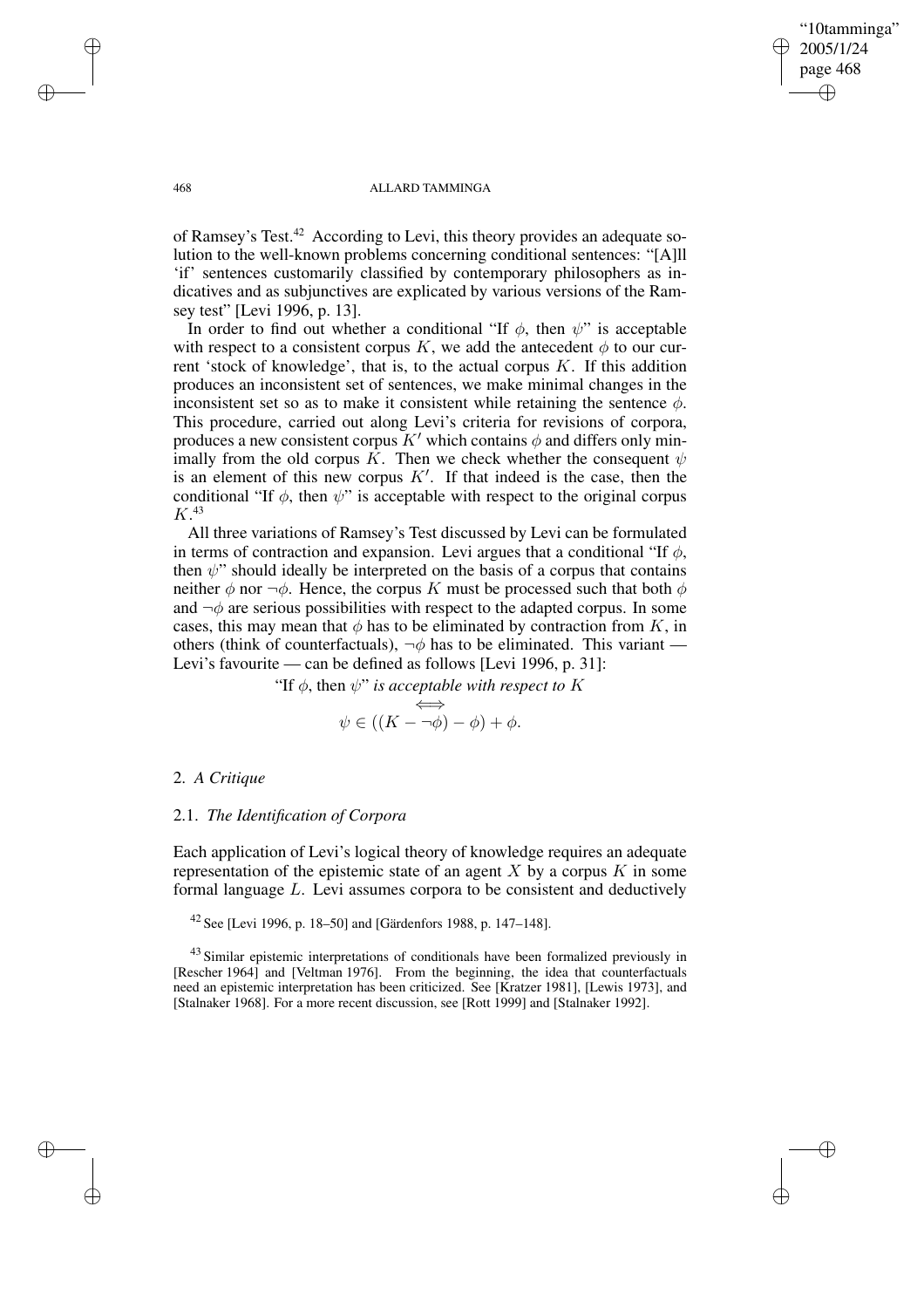A CRITICAL EXPOSITION OF ISAAC LEVI'S EPISTEMOLOGY 469

closed. Hence, if we wish to identify the corpus K that represents  $X$ 's current epistemic state, we only need to determine which sentences in L are elements of  $K$  and which are not. We already noted that for each sentence  $\phi$  in a corpus it holds that  $Q(\phi) = 1$  and that the expectation-determining probability measure  $Q$  is context dependent. Therefore, if we assume that  $Q_1$  represents X's credal state in some context  $C_1$ , we can justifiably exclude from the corpus K all sentences  $\phi$  for which it holds that  $Q_1(\phi) < 1$ . However, it cannot be concluded from  $Q_1(\phi) = 1$  that  $\phi$  is an element of K: "According to  $X$ 's credal state, all items in his corpus receive probability 1 (although the converse need not hold)" [Levi 1976, p. 10]. Contextual certainties, therefore, give us little to go on in determining our current corpus  $K<sup>44</sup>$ 

Wouldn't it be an option to verify whether  $Q_i(\phi) = 1$  holds in *all* imaginable contexts  $C_i$  in which X's corpus is equal to the current corpus  $K$ ? Unfortunately, this suggestion does not give rise to a useful criterion, as a tricky question presents itself, even supposing that it is feasible to scour all imaginable contexts: how do we know that our epistemic state, to be represented by corpus  $K$ , stays the same with a context shift? It is impossible to aim, on the one hand, at finding the elements of  $K$ , and to make sure, on the other, that the corpus applied in context  $C_i$  is identical to  $K$ , because after all we have to know what  $K$ 's elements are before we can make that comparison. How do we know for sure whether in such a context shift we have not inadvertently expanded or contracted K?

## 2.2. *The Assessment of Contextual Parameters*

 $\rightarrow$ 

 $\rightarrow$ 

✐

✐

The preceding discussion of Levi's theories of expansion and contraction shows that Levi's theory of knowledge can only be applied if we have at our disposal (estimations of) numerical values for the "system of contextual parameters" he uses, consisting of, among others, the information-determining measure M, the expectation-determining measure Q and the degree of boldness q. This system of contextual parameters is part of  $X$ 's epistemic state at time t. In his inquiry into the mechanisms of belief change, Levi just presupposes that we have found sufficiently specific values for these parameters and argues for his criteria concerning legitimate expansions and contractions on the basis of this presupposition. Levi defends his crucial presupposition with an *ad consequentiam* argumentation:

Of course, investigation may reveal that no system of contextual parameters can be identified such that, given specific

<sup>44</sup> Compare [Batens 1992, p. 202].

"10tamminga" 2005/1/24 page 469

✐

✐

✐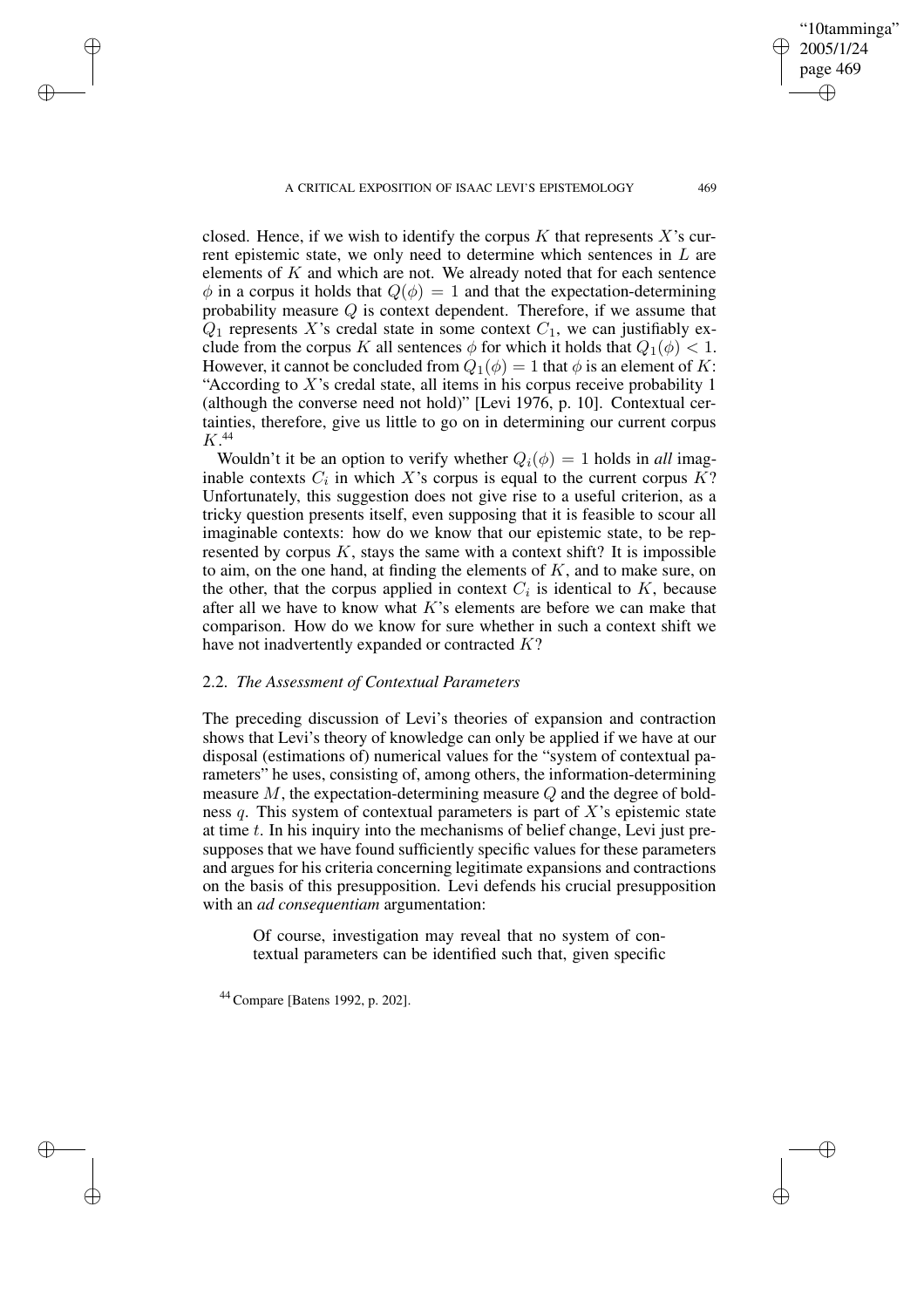### 470 ALLARD TAMMINGA

"10tamminga" 2005/1/24 page 470

✐

✐

✐

✐

values for these parameters, the legitimacy of  $X$ 's modification of his corpus is determined according to adequate objective standards. In that case, such modifications of bodies of knowledge would be subjective or context dependent in a sense which put them beyond critical control. However, we would be obstructing the course of inquiry to assume that this is so at the outset. [Levi 1976, p. 2]

Following this argument, the first question we could ask ourselves is *which* course of inquiry is obstructed if we do not assume that sufficiently specific values can be found for Levi's system of contextual parameters? It would seem a bit far-fetched that Levi is alluding here to research in theoretical physics or in comparative literature. These (and other) disciplines do not need Levi's methodological considerations to get along anyway. More likely, Levi is referring to epistemological investigations which aim at grasping 'the logic of inquiry', investigations that also include Levi's own epistemology.

Second, we can check, on the basis of clues from Levi's own works, if and to what extent the presupposition that Levi's contextual parameters have been specified accurately enough is plausible. We will limit ourselves to the assessment of the probability measure M, since, in Levi's epistemological framework, this information-determining probability measure plays a crucial role in the accounts of expansion and contraction, the fundamental types of belief change.

## 2.2.1. *Informational Value*

Assessing an information-determining M-function is a context dependent matter. Among others, it depends on the cognitive aims pursued by an agent  $X$  in a given context. As a consequence, there are hardly any gains to be expected from the search for a universal, context independent  $M$ -function.<sup>45</sup> Since Levi's criteria for both expansion and contraction can only be applied once we have, among others, assessed the  $M$ -function, this function should be assessed before the intended evaluation of the proposed expansion or contraction can take place. Such assessments

are part of the abductive task. To some extent, these assessments may be regulated by criteria which are applicable to a

<sup>45</sup> Levi writes: "The considerations that enter into an evaluation of informational value are diverse, often competing, and heavily context dependent. Different kinds of inquiries impose different demands for new information, so that it is not to be expected that evaluations of informational value will meet the same requirements in all contexts. And inquiries addressing the same issues may be committed to different research programs generating different demands for information" [Levi 1991, p. 83].

✐

✐

✐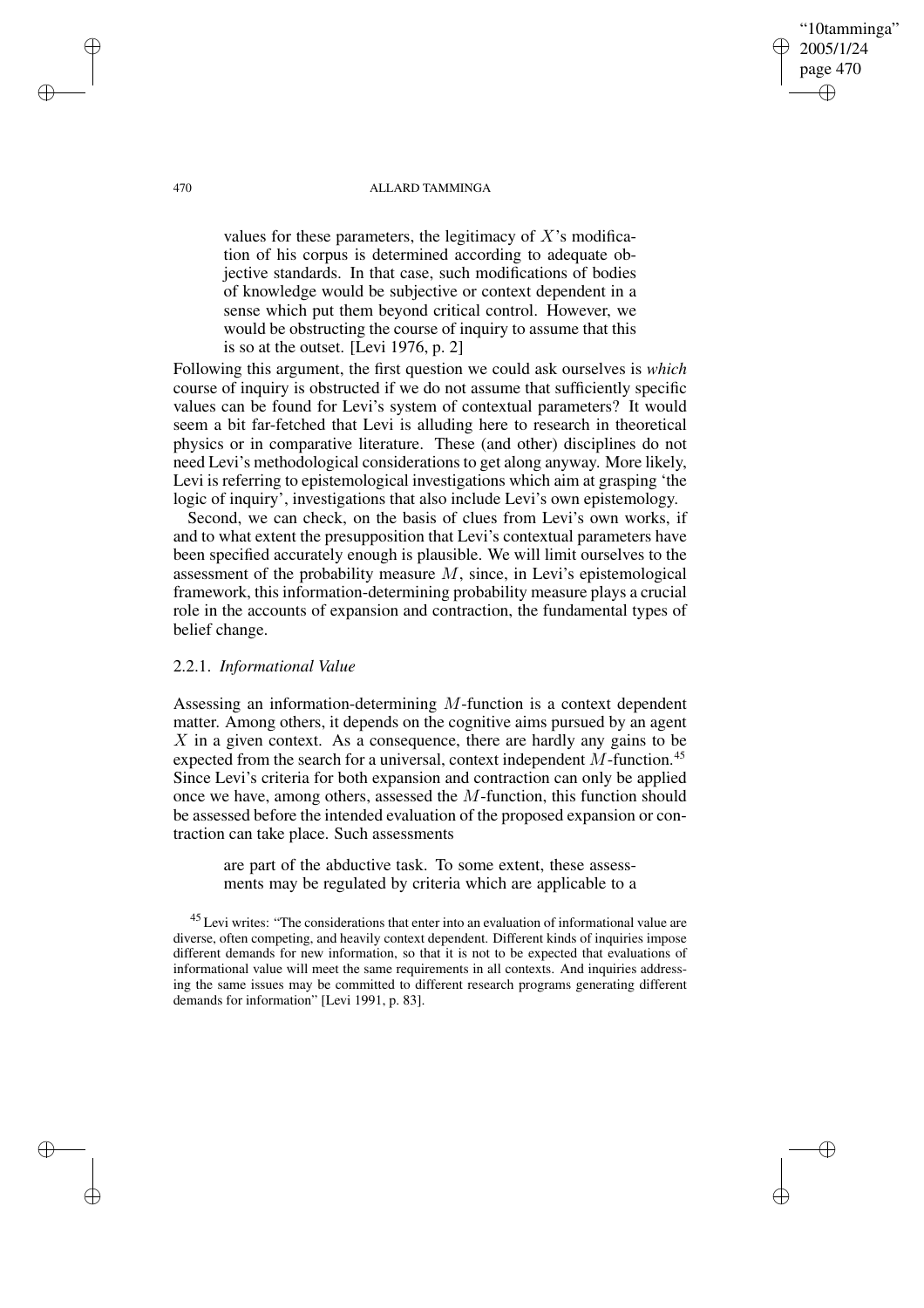### A CRITICAL EXPOSITION OF ISAAC LEVI'S EPISTEMOLOGY 471

✐

✐

✐

✐

large class of problems. It may, perhaps, be possible to identify certain desiderata which determine explanatory power and simplicity relevant to the assessment of informational value in inquiries where the aim is to obtain explanations of some kind. It is doubtful, however, that such desiderata can be converted into criteria for the evaluation of informational value which render it irrelevant to consider the peculiarities of the particular demands for information motivating specific inquiries. Indeed, such restrictions on the assessment of informational value are likely to be very weak. Such assessment is, in my opinion, heavily context dependent. [Levi 1980, p. 47]

In the end, in the adoption of a certain (class of)  $M$ -function(s), an "abductive logic" is the deciding factor:

Arguments concerning the adoption of one M-function rather than another are to be evaluated (insofar as there is a right and a wrong to the matter) according to principles of abductive logic [Levi 1976, p. 40–41].

We can, however, hardly see this reference to an 'abductive logic' as anything else but a shortcut, as long as Levi keeps us guessing about the peculiarities of such an abductive logic. Hence, the appeal to an 'abductive logic' does not contribute anything to the assessment of an M-function. Luckily, Levi gives us some rather more tangible clues for the determination of an Mfunction, even though the assumption of an  $M$ -function is considered by him to be "excessively unrealistic" [Levi 1976, p. 37]: different kinds of values, for example precision, simplicity and explanatory power, "constitute different dimensions that contribute to the assessment of what I call *informational value*" [Levi 1991, p. 145]. Moreover, Levi writes:

[T]he demands for informational value that animate the inquirer's deliberations [...] may reflect commitments to research programs and ideals of explanatory adequacy, simplicity, systematicity, precision, and the like, including commitments to certain types of theoretical frameworks [Levi 1991, p. 150–151].

This does not help us make any headway either: the original problem of finding a numerical specification for one parameter is now 'reduced' to a messy multitude of problems. Is Levi's list complete? And how do we assess the different values on the list? How can the relative importance of these values be assessed? Many questions, but no answers.

A second problem with the assessment of informational values arises when we wish to test the acceptability of *counterfactuals* via Levi's criteria for conditionals. At first glance, Levi's approach seemsto be preferable to David

"10tamminga" 2005/1/24 page 471

✐

✐

✐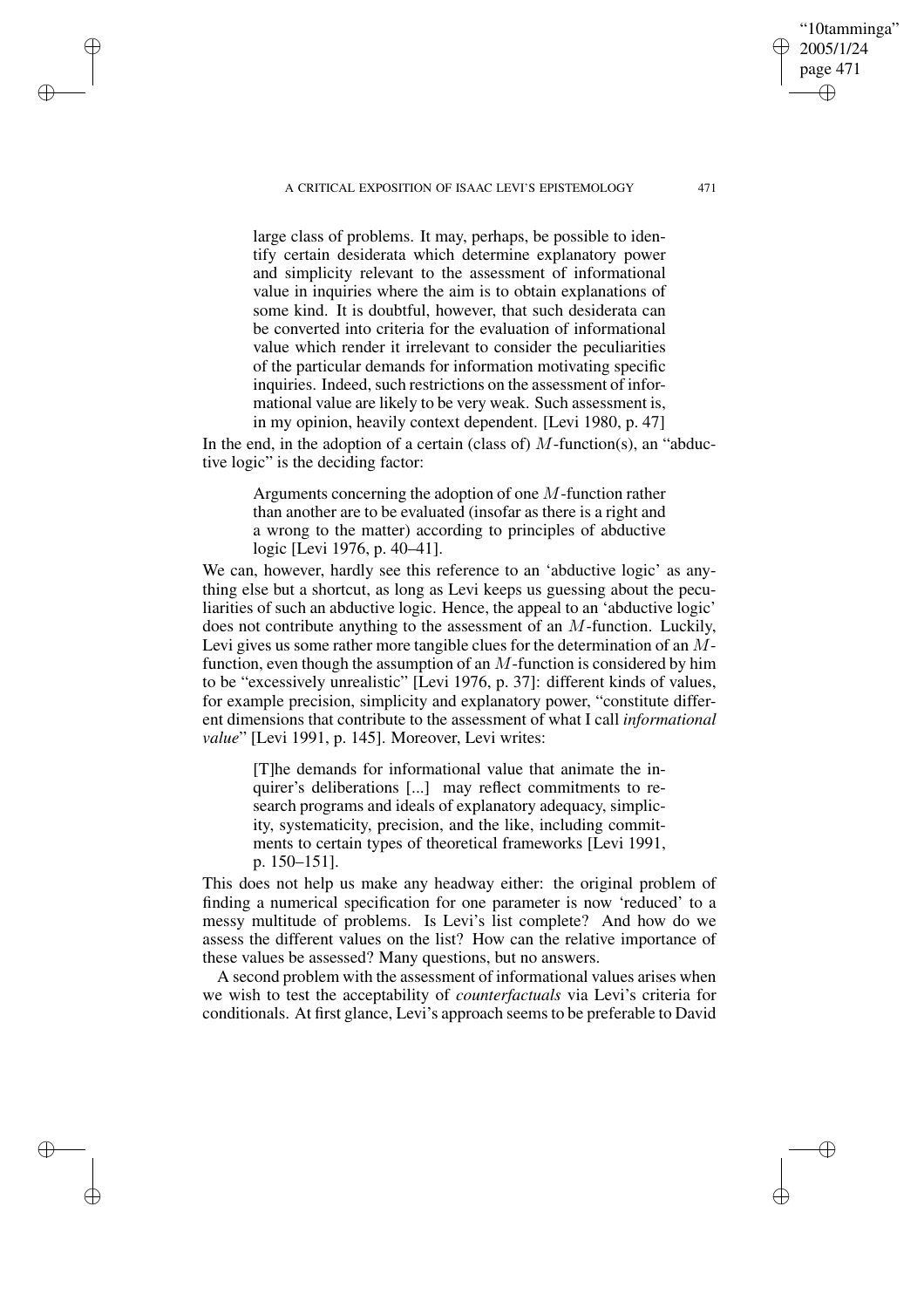"10tamminga" 2005/1/24 page 472 ✐ ✐

✐

✐

### 472 ALLARD TAMMINGA

Lewis's and Robert Stalnaker's treatments of counterfactuals with possible worlds semantics, in which a similarity relation between worlds is at the heart of the theory. After all, it is possible, within Levi's system, to sidestep counterexamples to David Lewis's and Robert Stalnaker's analyses. In 1976, Pavel Tichý described a situation in which Lewis's and Stalnaker's analyses of counterfactuals produce a result that is completely at odds with our pretheoretical intuitions:

[C]onsider a man — call him Jones — who is possessed of the following dispositions as regards wearing his hat. Bad weather invariably induces him to wear his hat. Fine weather, on the other hand, affects him neither way: on fine days he puts his hat on or leaves it on the peg, completely at random. Suppose, moreover, that actually the weather is bad, so Jones *is* wearing his hat. [Tichý 1976, p. 271]

The statement "If the weather were fine, Jones would be wearing his hat", which, on the strength of our pretheoretical intuitions, is unacceptable, would be acceptable according to Lewis's and Stalnaker's analyses.

If we write  $K$  for the, obviously consistent, corpus that contains at least the abovementioned information,  $\phi$  for "The weather is fine" and  $\psi$  for "Jones" is wearing his hat", then it is clear that both  $\neg \phi \in K$  and  $\psi \in K$ . To check with Levi's method whether the conditional in question is acceptable with respect to K, we first have to contract the corpus K by  $\neg \phi$ . (A contraction of the resulting corpus with  $\phi$  will not be necessary, as  $\phi \notin K$ .) At this point it is important to arrive at a corpus that leaves open whether  $\psi$  is the case or not, because if  $\psi$  were to remain in  $K - \neg \phi$ , the statement "If  $\phi$ , then  $\psi$ " would be acceptable with respect to K.

At first sight, it seems that the corpus  $K - \neg \phi$  must contain  $\psi$ . As  $\psi$  is obviously relevant to the problem at hand, it seems likely that each corpus  $K^*$  such that  $K^* \subseteq K - \neg \phi$  and  $\psi \notin K^*$  must have a lower informational value than  $K - \neg \phi$ . It seems an unavoidable conclusion that  $\psi \in K - \neg \phi$ , because Levi demands of an admissible contraction  $K - \neg \phi$  minimal loss of informational value. There is, however, an emergency exit: according to Levi's *Weak Monotonicity* postulate, it holds that K−¬φ has at least as much informational value as all its subsets, but, on the other hand, real subsets  $K^*$ of  $K - \neg \phi$  can have the same informational value as  $K - \neg \phi$  itself. Hence, I propose to leave these sceptical considerations aside and to try to find, in line with Levi's proposals, an admissible corpus  $K - \neg \phi$  such that both  $\psi$ and  $\neg \psi$  are serious possibilities with respect to that corpus.

This we can do by finding out which element of  $C(K, \neg \phi)$  is most suited to serve as a starting-point for a further expansion with  $\phi$ . This element must be a deductively closed subset of K which contains neither  $\neg \phi$  nor  $\psi$  nor  $\neg \psi$ nor  $\phi \to \psi$  nor  $\phi \to \neg \psi$ . Let  $K^*$  be this subset. Then there is a subset  $S^*$  of

✐

✐

✐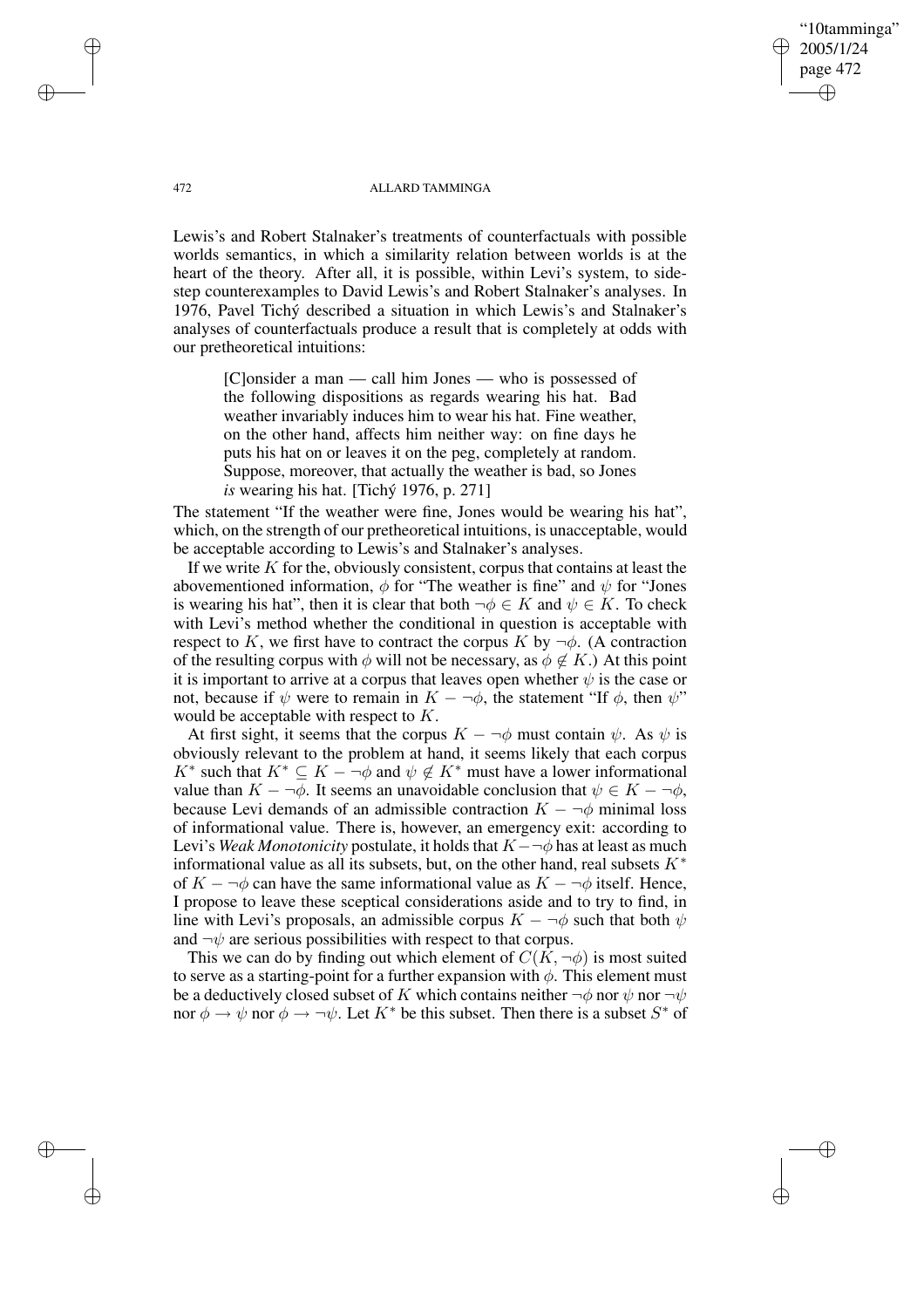$S(K, \neg \phi)$ , such that  $K^* = \bigcap S^*$ . If we now choose the informational values of the elements of  $S(K, \neg \phi)$  in such a way that exactly all elements in  $S^*$ have the highest informational value, then it holds that  $\gamma(S(K, \neg \phi)) = S^*$ and, hence, that  $K - \neg \phi = K^*$ . It is now plain that, in accordance with our pretheoretical intuitions, the following sentences are both unacceptable with respect to  $K$ :

(1) "If the weather were fine, Jones would be wearing his hat."

(2) "If the weather were fine, Jones wouldn't be wearing his hat."

However, something still does not feel right. It turns out that Tichý's example is, indeed, not a counterexample to Levi's account of conditionals as long as we are free to choose the informational values of the elements of  $S(K, \neg \phi)$  in such a way that we reach the result that was prescribed by our pretheoretical intuitions. Therefore, the desired result holds sway over the assessment of the informational values of the elements of  $S(K, \neg \phi)$ . It is even possible to generalize this observation to a theorem: Let  $\neg \phi \in K$ , such that  $\neg \phi \notin C_n(\emptyset)$  and K is consistent. Then, for each  $\psi$  in L such that  $\neg \phi \notin Cn(\neg \phi \lor \psi)$  there is a choice of informational values over  $S(K, \neg \phi)$ such that "If  $\phi$ , then  $\psi$ " is acceptable with respect to K.<sup>46</sup> In short, for each and every counterfactual there is a construction of the required contractions such that this counterfactual turns out to be acceptable. What would be the explanatory power of a theory of conditionals which can validate every counterfactual? 100%? (If Oswald had not killed Kennedy, Jack Ruby would have been the first man on the moon.)

# 3. *Conclusion*

✐

✐

✐

✐

The assessment of an information-determining M-function takes more doing than Levi wishes us to believe by simply assuming that it has already been assessed. In spite of all Levi's clues it is altogether implausible that the M-function could ever be determined with sufficient preciseness in a given context. Moreover, no credence can be attached to the often proclaimed

"10tamminga" 2005/1/24 page 473

✐

✐

✐

<sup>&</sup>lt;sup>46</sup> Suppose that  $\neg \phi \in K$  and that K is consistent. Since K is deductively closed, it holds that  $\neg \phi \lor \psi \in K$  for all  $\psi$  in L. Suppose that  $\neg \phi \not\in Cn(\neg \phi \lor \psi)$ . Then there is a deductively closed subset  $K^*$  of  $K$  such that  $\neg \phi \not\in K^*$  and  $\neg \phi \lor \psi \in K^*$ . There is a subset S<sup>\*</sup> of  $S(K, \neg \phi)$ , such that  $K^* = \bigcap S^*$ . Choose the informational values of the elements of  $S(K, \neg \phi)$  in such a way that exactly all elements in  $S^*$  have the highest informational value. Then, by definition,  $K - \neg \phi = K^*$ . As K is consistent, it holds that  $\phi \notin K$ . By *Inclusion*, it holds that  $\phi \notin K - \neg \phi$ . By *Vacuity*, it holds that  $(K - \neg \phi) - \phi = K - \neg \phi = K^*$ . Hence,  $\neg \phi \lor \psi \in (K - \neg \phi) - \phi$ . Hence,  $\psi \in ((K - \neg \phi) - \phi) + \phi$ . Therefore, "If  $\phi$ , then  $\psi$ " is acceptable with respect to K.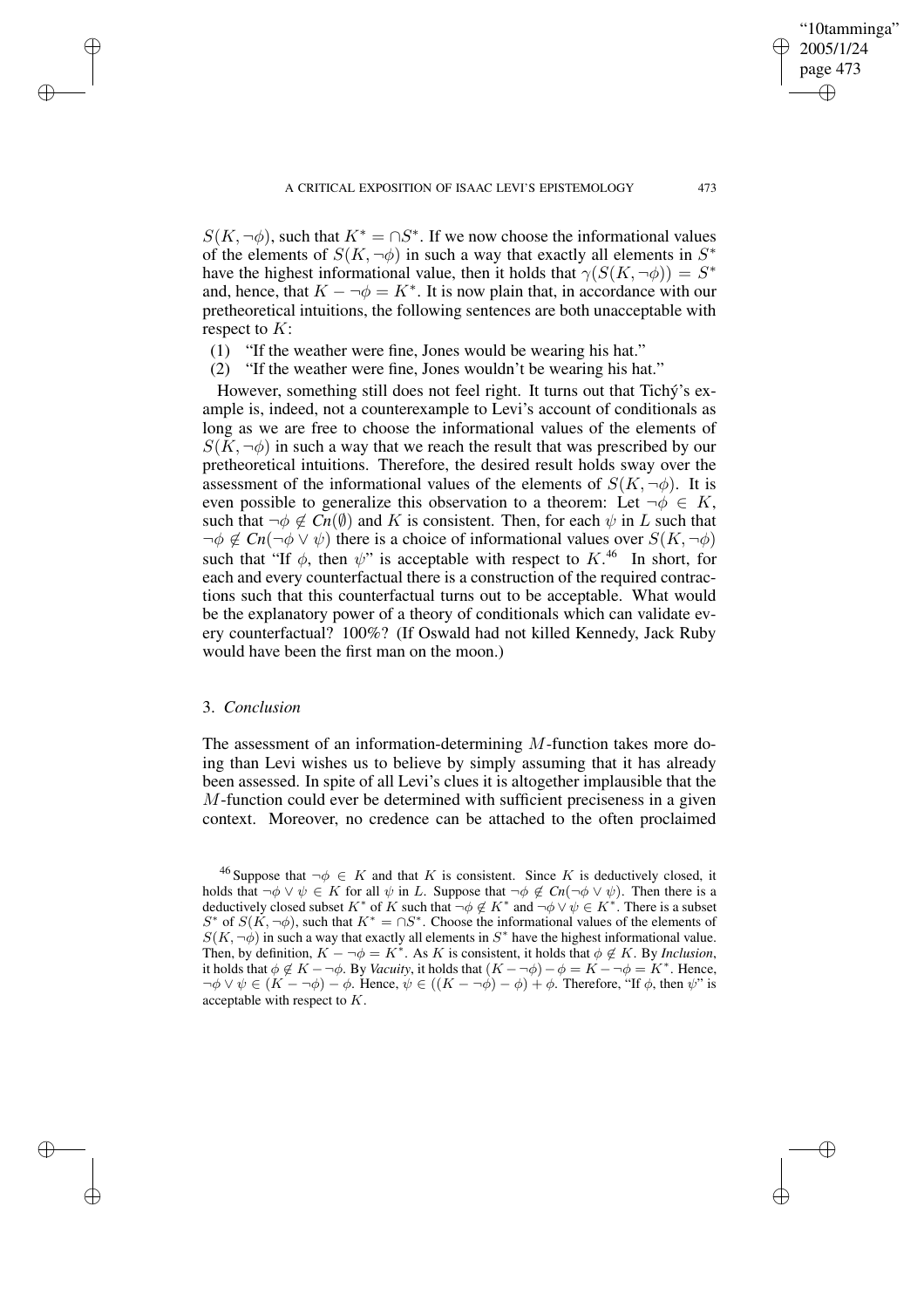"10tamminga" 2005/1/24 page 474 ✐ ✐

✐

✐

#### 474 ALLARD TAMMINGA

*normative* status of Levi's theory,<sup>47</sup> as long as Levi fails to formulate convincing criteria — criteria that are *independent* of the desired result — with which (1) the identity of a corpus  $K$  can be found out, and (2) the system of contextual parameters (the parameter q and the probability measures  $M$ and  $Q$ ) can be assessed adequately.<sup>48</sup> It is a misleading strategy to nonchalantly *assume* that "appropriate inputs are present (such as the demand for information, ultimate partition, degree of caution, credal state, and so on)" [Levi 1991, p. 107] and then to formulate criteria for legitimate expansions and contractions on the basis of these values, since not much is gained with a 'solution' in which a given problem is reduced to the values of a number of parameters of which it is absolutely unclear how they should be assessed. Would we really be explaining much less if we limited ourselves to one parameter, l, which stipulates the legitimacy of belief changes: a "measure of legitimacy"?<sup>49</sup>

May Levi's dynamic epistemology have a second life, this time in the form of a descriptive theory? Descriptivity implies the obligation of testability, which Levi's theory, at least until now, fails to meet: as long as the numerical values of the parameters of our epistemic state before and after a controlled change cannot be *measured* with sufficient accuracy, a test (as opposed to the usual reference in belief change literature to the 'intuitiveness' of basic assumptions and postulates) of Levi's theory, supposing it is testable, remains a futuristic idea. Though Levi antagonizes Lewis and Stalnaker by

<sup>47</sup> "I am concerned with conditions under which changes in doxastic commitments are legitimate. The concern is prescriptive, not explanatory" [Levi 1991, p. 107] and "[m]y preoccupation is in the final analysis with identifying standards of rational health in reasoning. Logicians, mathematicians, and computer scientists make an important contribution to identifying what those standards might be and to the design of technologies that can contribute to enhancing our limited abilities to realize these standards. I am interested in defending a view not of what these standards might be but what they should be" [Levi 1996, p. xiii].

<sup>48</sup> Levi tries to justify his refusal to have anything to do with inquiries into criteria for finding adequate values for his parameters with an argument by analogy: "Thermodynamics and some branches of economic theory illustrate comparative statical theories which investigate changes in equilibrium states of systems suitably specified without scrutinizing the details of the paths such systems follow in moving from one equilibrium state to another. The normative analogue of such theories of the sort I am aiming to construct here prescribes shifts from one state of cognitive equilibrium to another without prescribing details of the psychological or social changes which are made in implementing the revision" [Levi 1980, p. 11]. This does not wash, because the assessing of the values of the required parameters in thermodynamics is done relatively unproblematically, while it is a major obstacle for Levi's logico-epistemological system. Accordingly, thermodynamic theories are usually testable, while theories in the field of *belief change* are not.

<sup>49</sup> Note that this mock proposal does not differ in principle, but only *in degree* from Levi's approach.

✐

✐

✐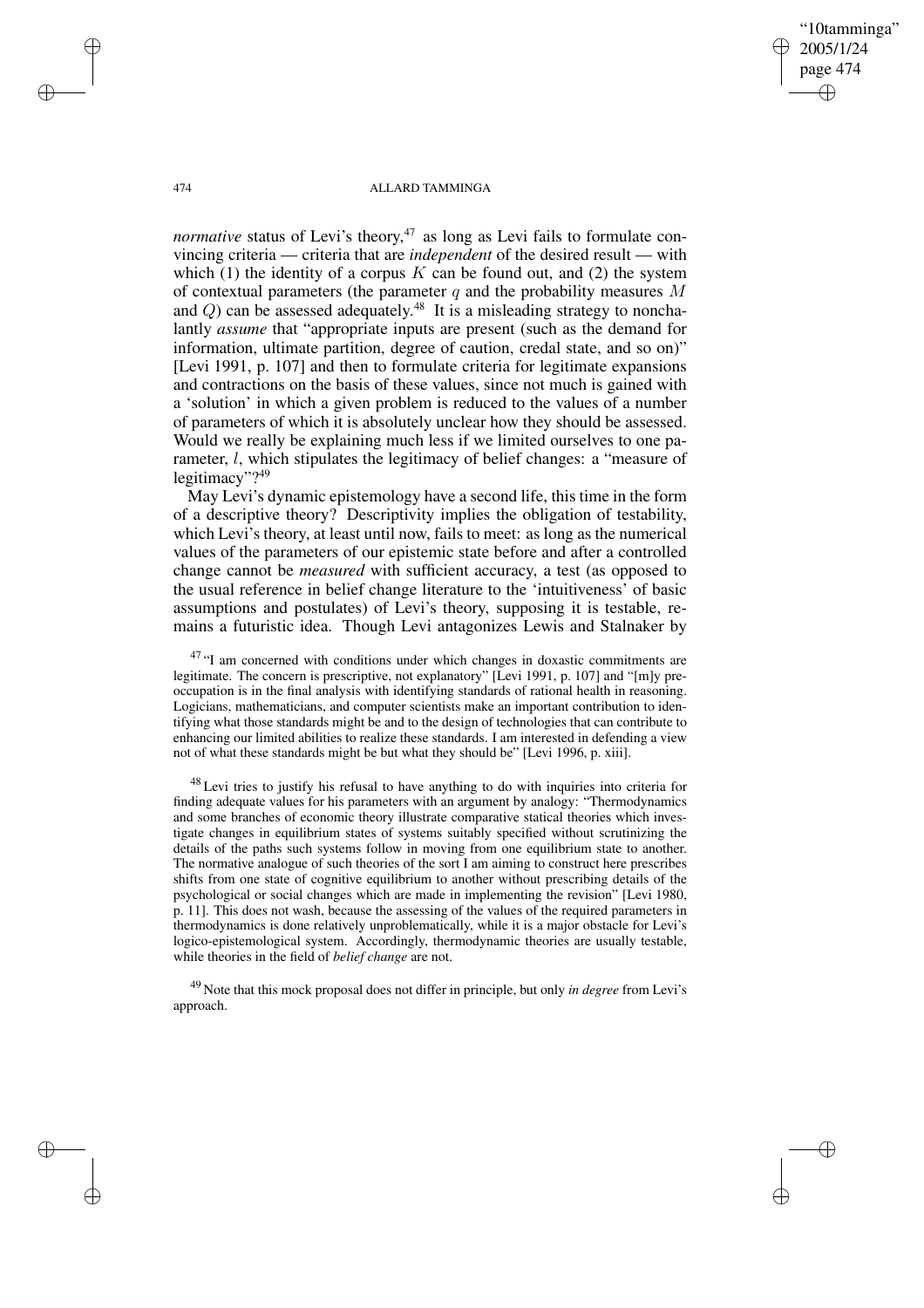✐

✐

✐

proclaiming that their treatment of conditionals and conditional logic, based on possible worlds semantics, are "formalisms in search for an as yet undiscovered application" [Levi 1996, p. 82], they should actually be seeing eye to eye with one another.

While Levi's proposals for expansion, once it has been decided to expand a corpus K with a sentence  $\phi$ , are unproblematic from a logical point of view, the aforementioned difficulties of determining an appropriate informationdetermining M-function prevent us from applying Levi's contraction operator, even if the decision has already been made to contract a corpus K with a sentence  $\phi$ . Levi's proposal to concretize the ubiquitous reference in belief change literature to a selection function  $\gamma$  with an informationdetermining probability measure  $M$  does not yield much, since Levi's contraction operator cannot be applied without the required informational values. This problem cannot be avoided by simply assigning the same informational value to all the elements from a non-empty  $S(K, \phi)$ , in which case  $\gamma(S(K, \phi)) = S(K, \phi)$ , because then, as Hansson and Olsson demonstrated, it holds that  $K-\phi = Cn(\emptyset)$ . The standard approach of [Alchourrón, Gärdenfors, and Makinson 1985], in which the selection function  $\gamma$  is not explained in any further detail, suffers from the same deficiency.

Therefore, it is important to strive for an approach of *belief change* in which the usual reference to an extra-logical element, such as a selection function or an ordering of sentences in a corpus on the basis of their corrigibility, is avoided, so that a contraction, as well as an expansion, can be implemented directly, that is, *without* appealing to an extra-logical element. This is even necessary in cases where we have no indication of the relative corrigibility of the elements of the corpus to be contracted. Only when we have constructed such theories, can we verify on the basis of empirical tests whether the proposed contraction operator holds good. Within a classical logical framework this wish (until now) can only be fulfilled under penalty of totally unacceptable results. An underlying logic which is weaker than classical logic might open up new perspectives. $50$ 

> Vakgroep Theoretische Filosofie Rijksuniversiteit Groningen. E-mail: tamminga@philos.rug.nl

### REFERENCES

[Alchourrón, Gärdenfors, and Makinson 1985] Carlos E. Alchourrón, Peter Gärdenfors, and David Makinson (1985). On the Logic of Theory

<sup>50</sup> Translated from the Dutch by Walter van der Star.

"10tamminga" 2005/1/24 page 475

✐

✐

✐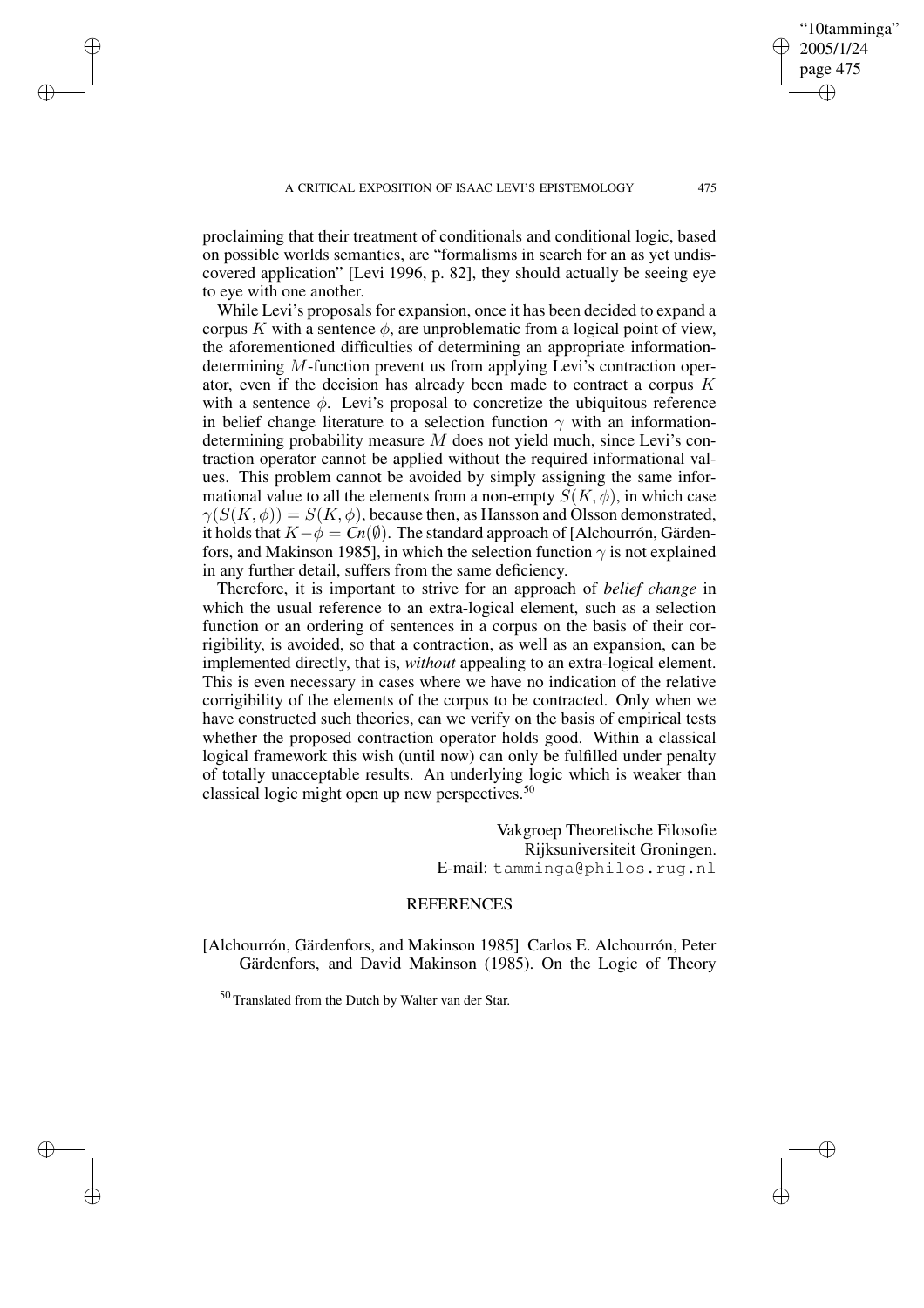## "10tamminga" 2005/1/24 page 476 ✐ ✐

✐

✐

### 476 ALLARD TAMMINGA

Change: Partial Meet Contraction and Revision Functions, *Journal of Symbolic Logic*, 50: 510–530, 1985.

- [Alchourrón and Makinson 1982] Carlos E. Alchourrón and David Makinson (1982). On the Logic of Theory Change: Contraction Functions and Their Associated Revision Functions, *Theoria*, 48: 14–37, 1982.
- [Batens 1992] Diderik Batens (1992). *Menselijke kennis*, Garant, Leuven 1992.
- [Beth 1959] Evert W. Beth (1959). *The Foundations of Mathematics*, 2d edition, North-Holland Publishing Company, Amsterdam 1965.
- [Beth 1968] Evert W. Beth (1968). *Science, a Road to Wisdom: Collected Philosophical Studies*, D. Reidel Publishing Company, Dordrecht 1968.
- [Burke 1994] Tom Burke (1994). *Dewey's New Logic. A Reply to Russell*, The University of Chicago Press, Chicago 1994.
- [Da Costa and Bueno 1998] Newton C.A. da Costa and Otávio Bueno (1998). Belief Change and Inconsistency, *Logique & Analyse*, 161– 162–163: 31–56, 1998.
- [Fermé and Hansson 1999] Eduardo L. Fermé and Sven Ove Hansson (1999). Selective Revision, *Studia Logica*, 63: 331–342, 1999.
- [Friedman and Halpern 1999] Nir Friedman and Joseph Y. Halpern (1999). Belief Revision: A Critique, *Journal of Logic, Language, and Information*, 8: 401–420, 1999.
- [Gärdenfors 1988] Peter Gärdenfors (1988). *Knowledge in Flux*, The MIT Press, Cambridge (Mass.) 1988.
- [Gärdenfors and Makinson 1988] Peter Gärdenfors and David Makinson (1988). Revisions of Knowledge Systems Using Epistemic Entrenchment, in Vardi, editor, *Theoretical Aspects of Reasoning about Knowledge*, pages 83–95, Morgan Kaufmann, Los Altos (California), 1988.
- [Hansson 1999a] Sven Ove Hansson (1999a). *A Textbook of Belief Dynamics*, Kluwer, Dordrecht 1999.
- [Hansson 1999b] Sven Ove Hansson (1999b). Recovery and Epistemic Residue, *Journal of Logic, Language, and Information*, 8: 421–428, 1999.
- [Hansson and Olsson 1995] Sven Ove Hansson and Erik J. Olsson (1995). Levi Contractions and AGM Contractions: A Comparison, *Notre Dame Journal of Formal Logic*, 36: 103–119, 1995.
- [Kratzer 1981] Angelika Kratzer (1981). Partition and Revision: The Semantics of Counterfactuals, *Journal of Philosophical Logic* 10: 201– 216, 1981.
- [Kuklick 1977] Bruce Kuklick (1977). *The Rise of American Philosophy*, Yale University Press, New Haven 1977.
- [Levi 1967a] Isaac Levi (1967a). *Gambling with Truth*, Alfred A. Knopf, New York 1967.

✐

✐

✐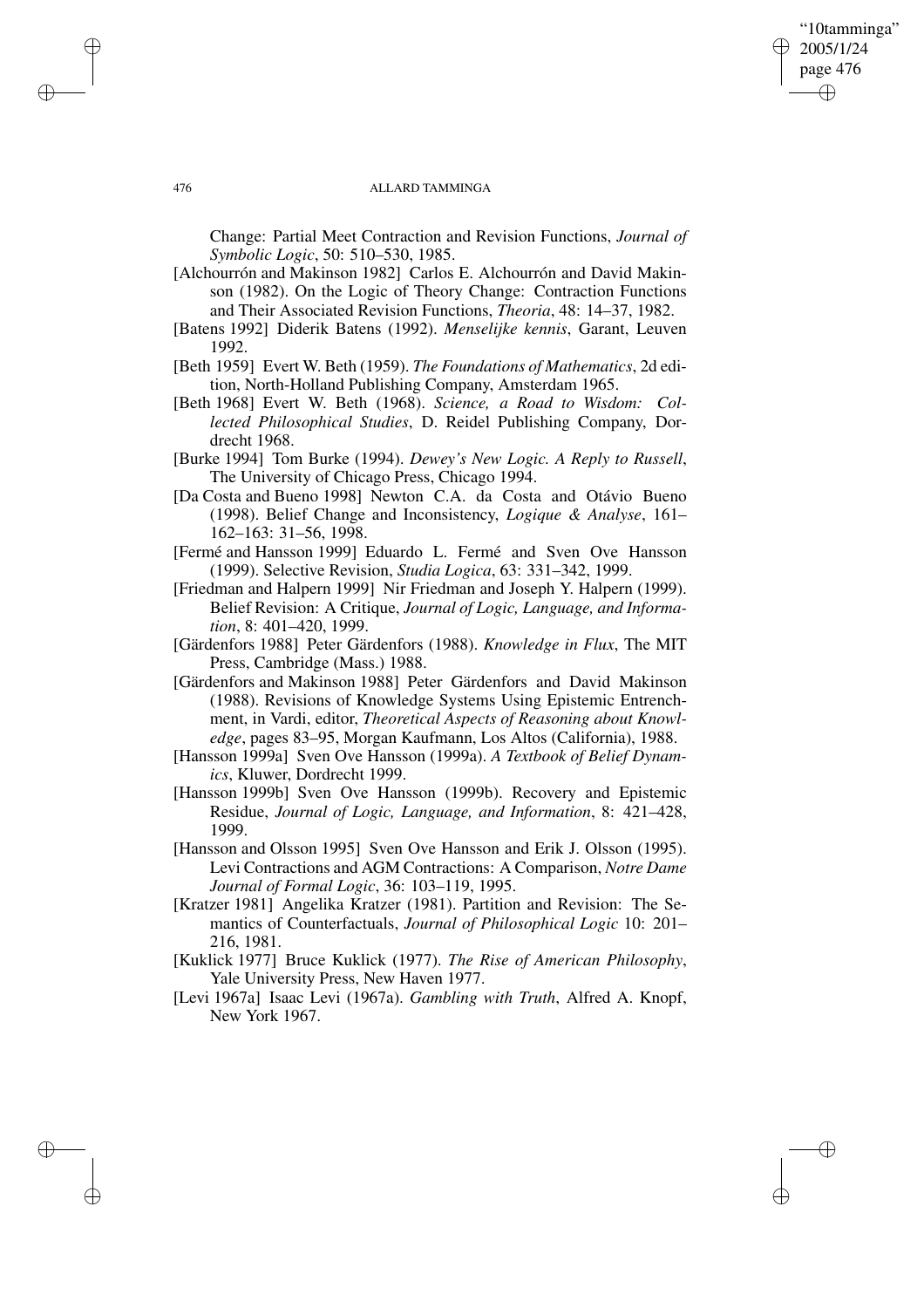✐

✐

✐

- [Levi 1967b] Isaac Levi (1967b). Information and Inference, *Synthese*, 17: 369–391, 1967.
- [Levi 1976] Isaac Levi (1976). Acceptance Revisited, in Bogdan, editor, *Local Induction*, pages 1–71, Reidel, Dordrecht 1976.
- [Levi 1980] Isaac Levi (1980). *The Enterprise of Knowledge*, The MIT Press, Cambridge (Mass.) 1980.
- [Levi 1991] Isaac Levi (1991). *The Fixation of Belief and Its Undoing*, Cambridge University Press, Cambridge 1991.
- [Levi 1996] Isaac Levi (1996). *For the Sake of the Argument*, Cambridge University Press, Cambridge 1996.
- [Levi 1998] Isaac Levi (1998). Contraction and Informational Value, 7th version, manuscript.
- [Levi 2003] Isaac Levi (2003). Counterexamples to Recovery and the Filtering Condition, *Studia Logica*, 73: 209–218, 2003.
- [Lewis 1973] David Lewis (1973). *Counterfactuals*, Basil Blackwell, Oxford 1973.
- [Malcolm 1952] Norman Malcolm (1952). Knowledge and Belief, in Phillips Griffiths, editor, *Knowledge and Belief*, pages 69–81, Oxford University Press, Oxford 1967.
- [Peirce *CP*] Charles Sanders Peirce. *Collected Papers of Charles Sanders Peirce*, Hartshorne and Weiss, editors of volumes 1–6, Burks, editor of volumes 7–8, Belknap Press, Cambridge (Mass.) 1931–1958.
- [Quine 1953] Willard Van Orman Quine (1953). *From a Logical Point of View*, Harper & Row, New York 1963.
- [Quine 1960] Willard Van Orman Quine (1960). *Word and Object*, The MIT Press, Cambridge (Mass.) 1960.
- [Ramsey 1929] Frank P. Ramsey (1929). General Propositions and Causality, in Ramsey, *Foundations. Essays in Philosophy, Logic, Mathematics and Economics*, pages 133–151, Humanities Press, Atlantic Highlands (N.J.) 1978.
- [Rescher 1964] Nicholas Rescher (1964). *Hypothetical Reasoning*, North-Holland Publishing Company, Amsterdam 1964.
- [Rott 1989] Hans Rott (1989). Conditionals and Theory Change: Revisions, Expansions, and Additions, *Synthese*, 81: 91–113, 1989.
- [Rott 1991] Hans Rott (1991). Two Methods of Constructing Contractions and Revisions of Knowledge Systems, *Journal of Philosophical Logic*, 20: 149–173, 1991.
- [Rott 1992] Hans Rott (1992). On the Logic of Theory Change: More Maps between Different Kinds of Contraction Function, in Gärdenfors, editor, *Belief Revision*, pages 122–141, Cambridge University Press, Cambridge 1992.

"10tamminga" 2005/1/24 page 477

✐

✐

✐